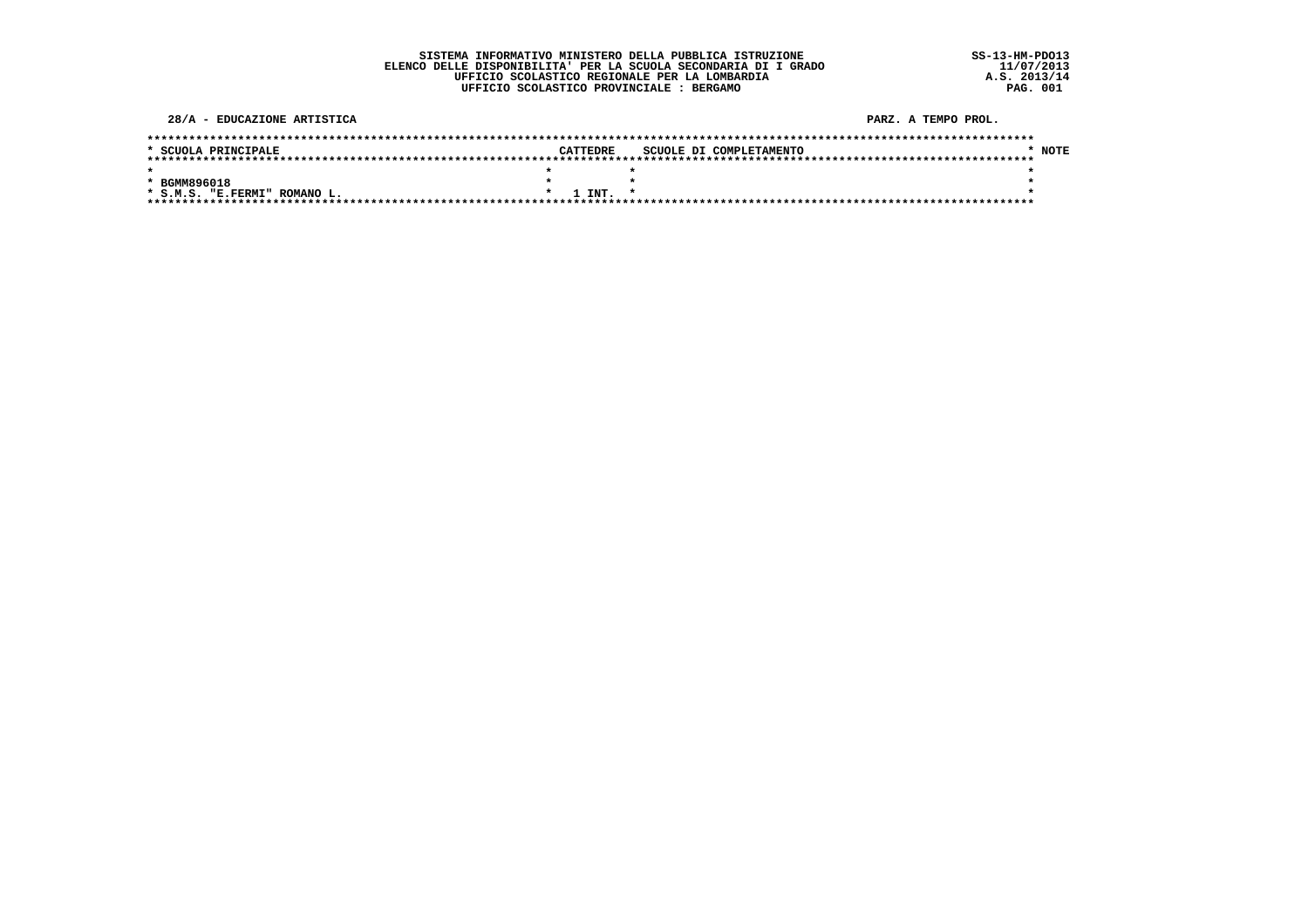28/A - EDUCAZIONE ARTISTICA

| * SCUOLA PRINCIPALE            |           | <b>CATTEDRE</b> | SCUOLE DI COMPLETAMENTO           | * NOTE |
|--------------------------------|-----------|-----------------|-----------------------------------|--------|
|                                |           |                 |                                   |        |
|                                |           |                 |                                   |        |
| * BGMM85801D                   |           |                 |                                   |        |
| * S.M.S. "L. DA VINCI"         | MOZZANICA |                 | 1 EST.F.* BGMM85802E              |        |
|                                |           |                 | * S.M.S. FORNOVO SAN GIOVANNI     |        |
|                                |           |                 |                                   |        |
| * BGMM8AA018                   |           |                 |                                   |        |
| * S.M.S. "B. COLLEONI" URGNANO |           |                 | 1 EST.F.* BGMM899010              |        |
|                                |           |                 | * S.M.S. "ABATE G. BRAVI" COLOGNO |        |
|                                |           |                 |                                   |        |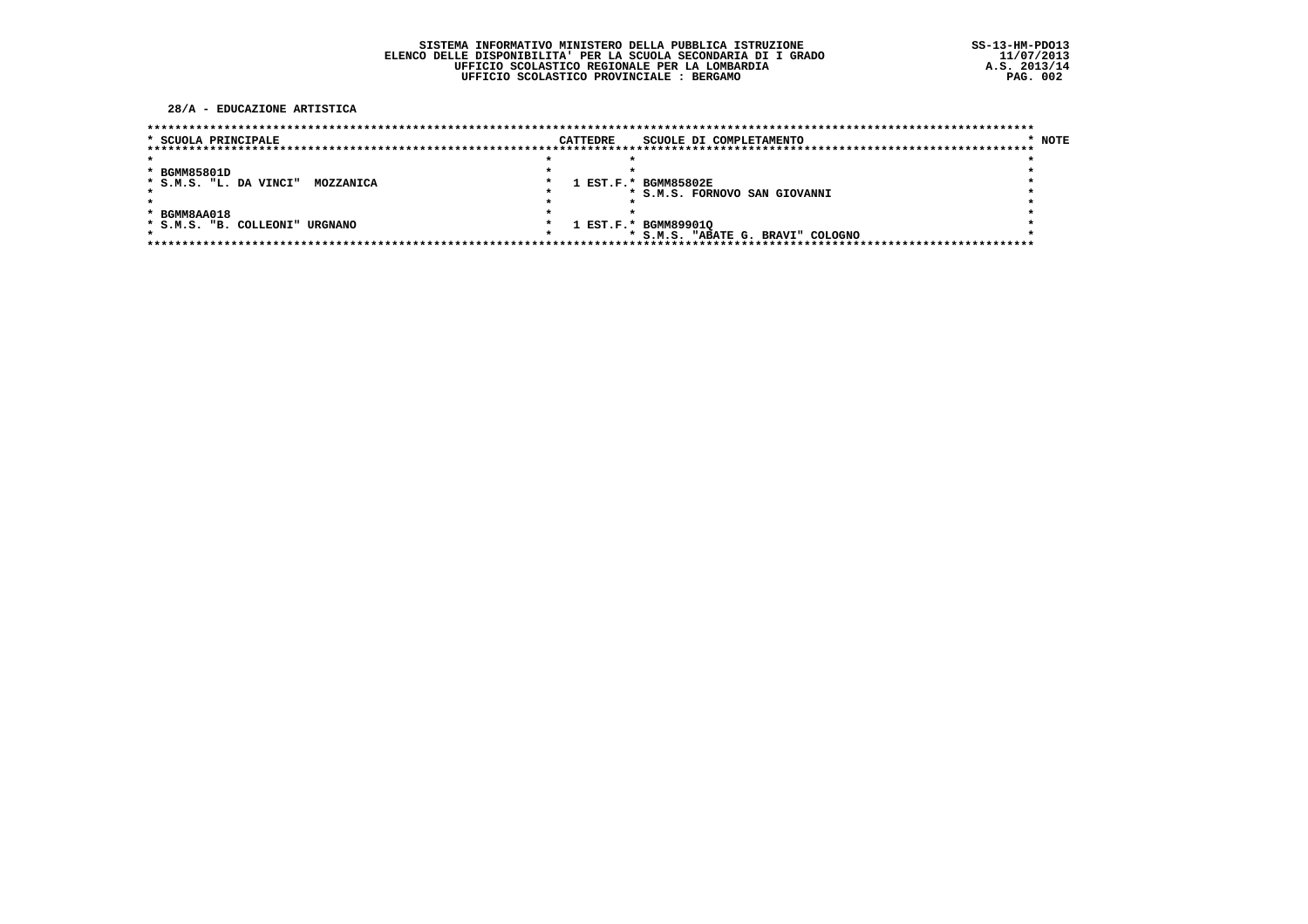32/A - EDUCAZIONE MUSICALE NELLA SCUOLA MEDIA

TOTAL, A TEMPO PROL.

| * SCUOLA PRINCIPALE                 | <b>CATTEDRE</b> | SCUOLE DI COMPLETAMENTO       | <b>NOTE</b> |
|-------------------------------------|-----------------|-------------------------------|-------------|
|                                     |                 |                               |             |
|                                     |                 |                               |             |
| * BGMM84402L                        |                 |                               |             |
| * S.M.S. "MERISI-CARAV. "FONTANELLA |                 | 1 EST.F.* BGMM84401G          |             |
|                                     |                 | * S.M.S. "LORENZO LOTTO" COVO |             |
|                                     |                 | * TOTAL. A TEMPO PROL.        |             |
|                                     |                 |                               |             |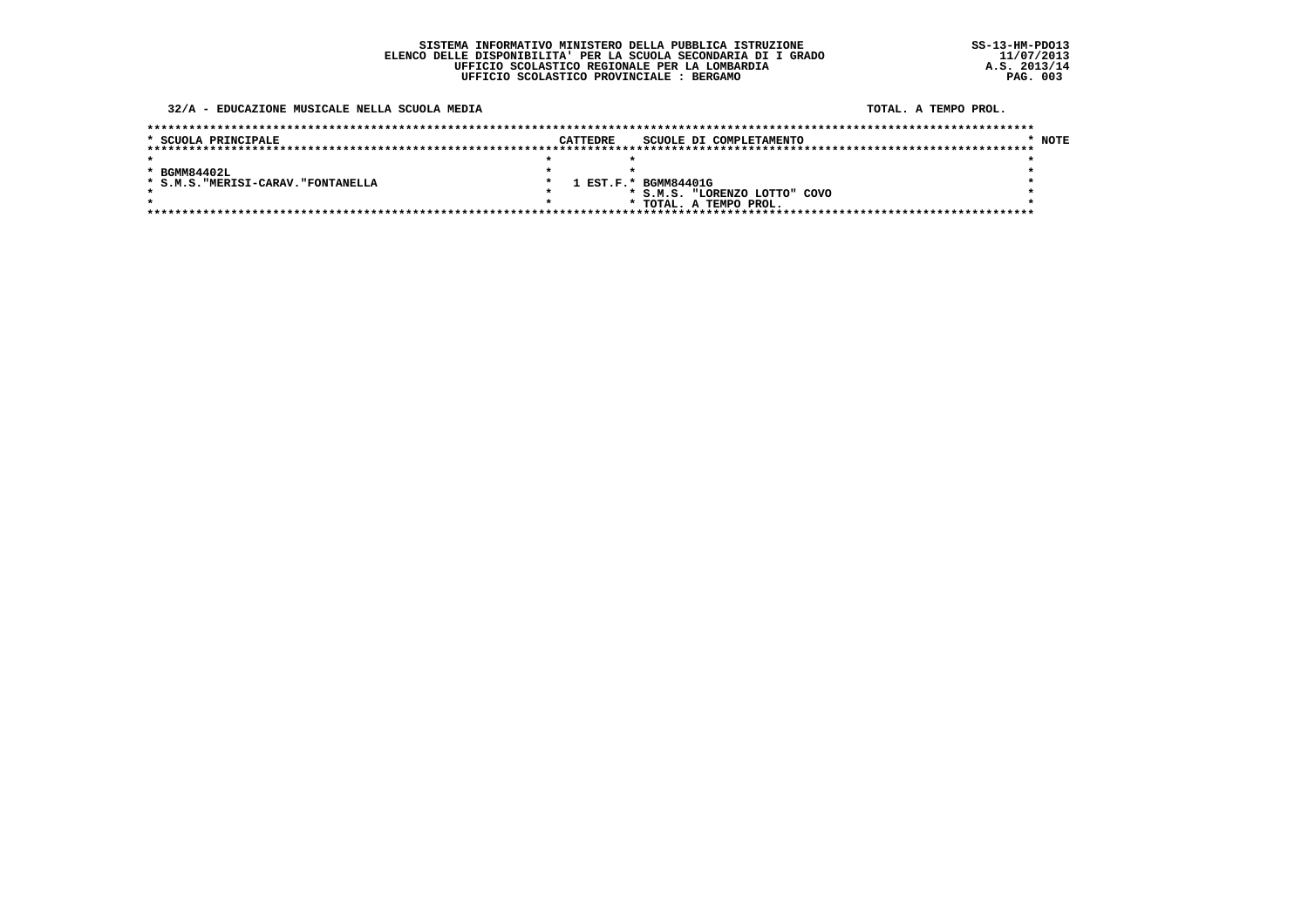#### 33/A - EDUCAZIONE TECNICA NELLA SCUOLA MEDIA

### PARZ. A TEMPO PROL.

| * SCUOLA PRINCIPALE                     | CATTEDRE | SCUOLE DI COMPLETAMENTO            | * NOTE |
|-----------------------------------------|----------|------------------------------------|--------|
|                                         |          | ********************************** |        |
|                                         |          |                                    |        |
| * BGMM805022                            |          |                                    |        |
| * S.M.S. "F.MILESI"<br><b>TAVERNOLA</b> |          | 1 EST.F.* BGMM805011               |        |
|                                         |          | * S.M.S. PREDORE                   |        |
|                                         |          | * PARZ. A TEMPO PROL.              |        |
|                                         |          |                                    |        |
| * BGMM83202A                            |          |                                    |        |
| * S.M.S. "A.BIFFI" CIVIDATE             |          | 1 EST.F.* BGMM832019               |        |
|                                         |          | * S.M.S"MARTIRI RESISTENZA"CALCIO  |        |
|                                         |          | * TOTAL. A TEMPO PROL.             |        |
|                                         |          |                                    |        |
| * BGMM89801X                            |          |                                    |        |
| * S.M.S. "G.B. RUBINI" ROMANO L.        | 1 INT.   | $\star$                            |        |
| ****************                        |          |                                    |        |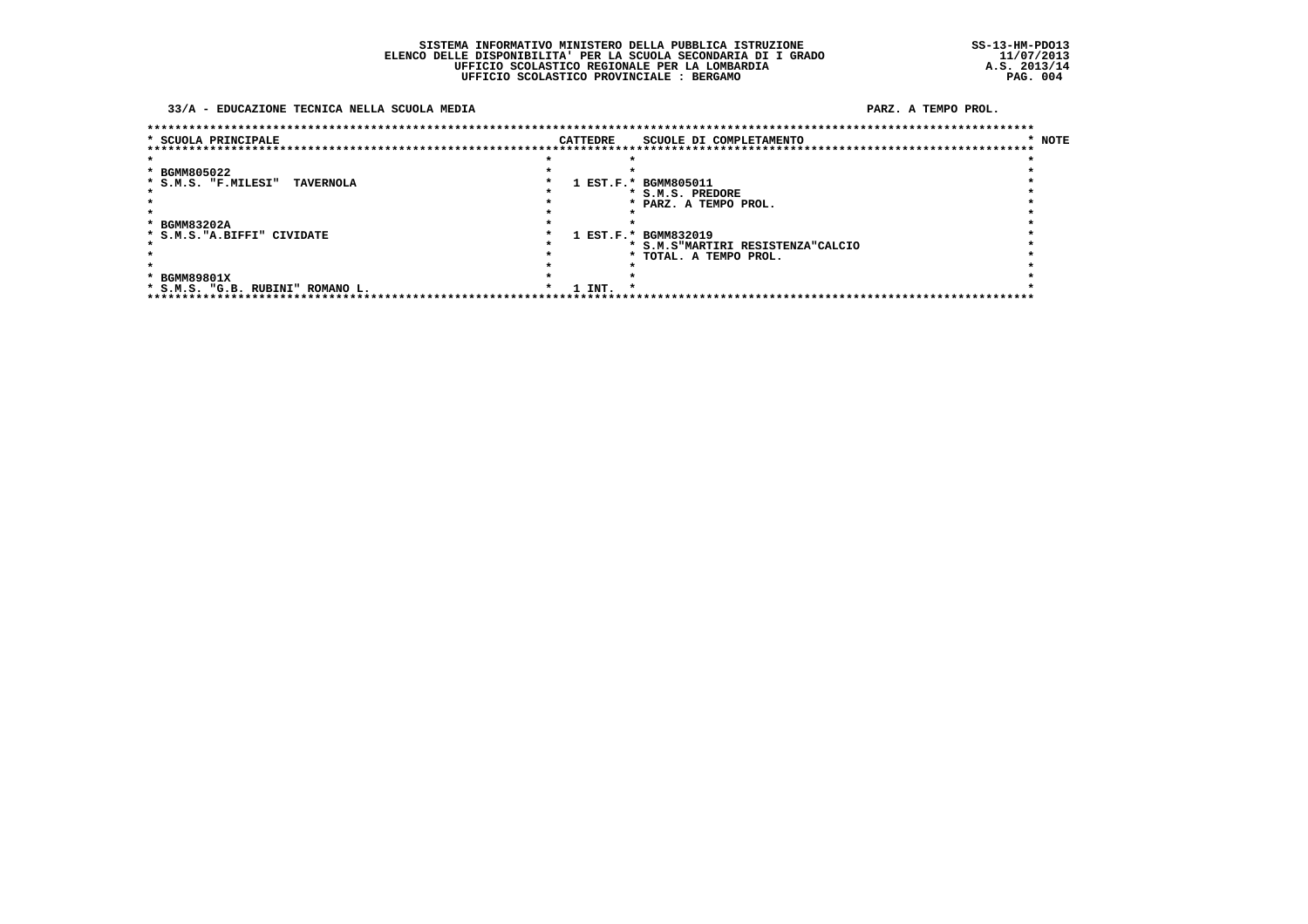33/A - EDUCAZIONE TECNICA NELLA SCUOLA MEDIA

| * SCUOLA PRINCIPALE            |  | <b>CATTEDRE</b> | SCUOLE DI COMPLETAMENTO | * NOTE |
|--------------------------------|--|-----------------|-------------------------|--------|
|                                |  |                 |                         |        |
| * BGMM811018                   |  |                 |                         |        |
| * S.M.S. "MUZIO" BERGAMO       |  |                 | 1 EST.S.* BGMM8AF01B    |        |
|                                |  |                 | * SMS SAVOIA-NULLO      |        |
|                                |  |                 | * PARZ. A TEMPO PROL.   |        |
|                                |  |                 |                         |        |
| * BGMM849020                   |  |                 |                         |        |
| * S.M.S. CAROBBIO DEGLI ANGELI |  | 1 INT.          |                         |        |
|                                |  |                 |                         |        |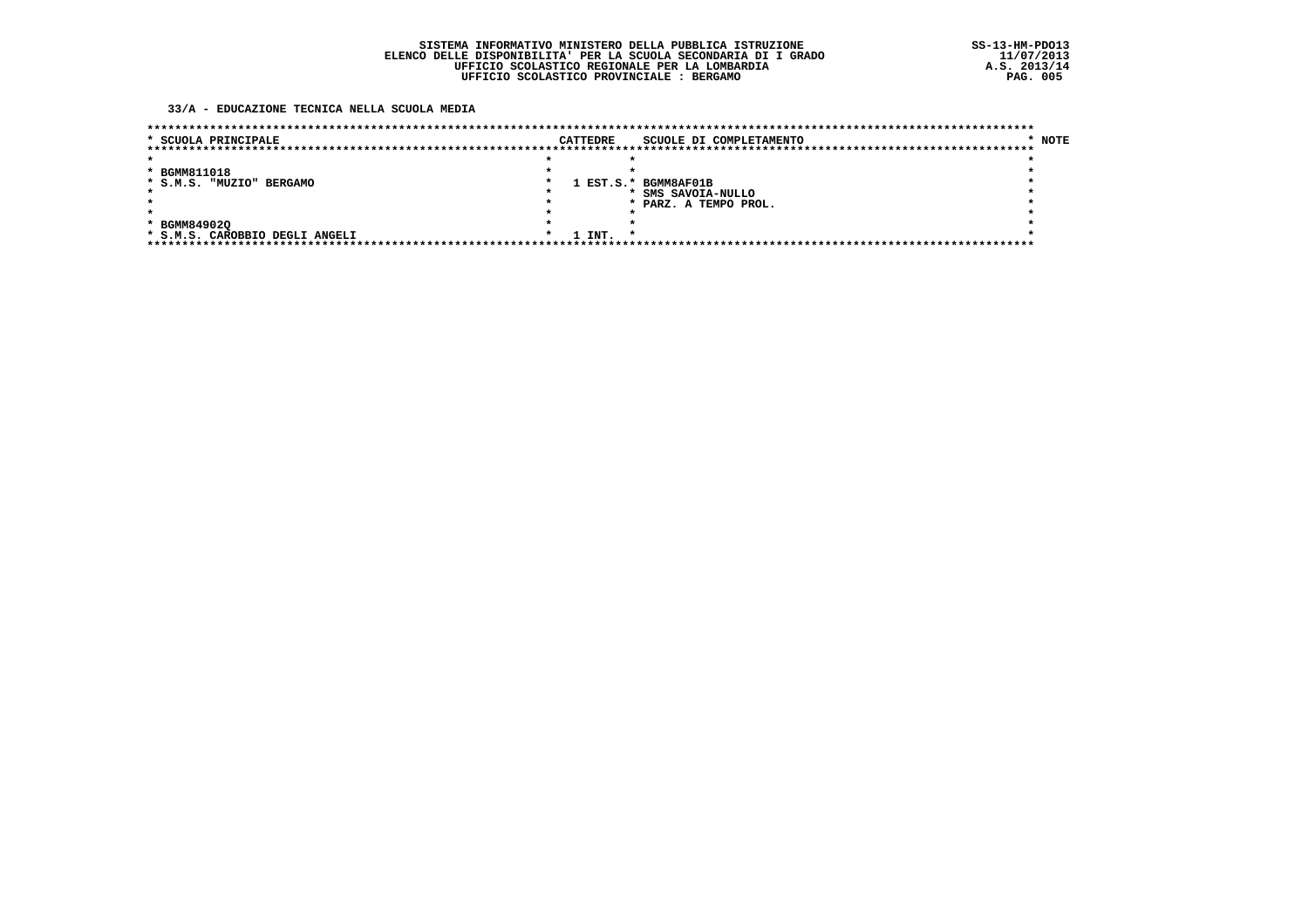43/A - ITALIANO STORIA ED EDUCAZIONE CIVICA, GEOGRAFIA NELLA SCUOLA MEDIA

PARZ. A TEMPO PROL.

| * SCUOLA PRINCIPALE<br><b>CATTEDRE</b><br>SCUOLE DI COMPLETAMENTO | * NOTE |
|-------------------------------------------------------------------|--------|
|                                                                   |        |
| * BGMM805022                                                      |        |
| * S.M.S. "F.MILESI" TAVERNOLA<br>1 INT.                           |        |
| $\star$                                                           |        |
| * BGMM825016                                                      |        |
| * S.M.S. "DON MILANI" BARIANO<br>1 INT.                           |        |
| $\star$                                                           |        |
| * BGMM825027                                                      |        |
| * S.M.S. MORENGO<br>1 INT.                                        |        |
|                                                                   |        |
| * BGMM83202A<br>* S.M.S. "A. BIFFI" CIVIDATE                      |        |
| 1 INT.<br>$\star$                                                 |        |
| * BGMM83203B                                                      |        |
| * S.M.S. PUMENENGO<br>2 INT.                                      |        |
|                                                                   |        |
| * BGMM840029                                                      |        |
| * S.M.S. BOLGARE<br>1 EST.F.* BGMM840018                          |        |
| * S.M.S. "GIOV. XXIII " CHIUDUNO                                  |        |
| * PARZ. A TEMPO PROL.                                             |        |
|                                                                   |        |
| * BGMM841036<br>* S.M.S. "PAOLAZZI" PONTIDA<br>1 INT.             |        |
| $\star$                                                           |        |
| * BGMM846017                                                      |        |
| * S.M.S. "S.GIOVANNI B.CO"CANONICA<br>1 INT.                      |        |
| $\star$                                                           |        |
| * BGMM846028                                                      |        |
| * S.M.S. "S.GIOV BOSCO" FARA D'A.<br>1 INT.                       |        |
| $\star$                                                           |        |
| * BGMM870025                                                      |        |
| * S.M.S. CENATE SOTTO<br>1 EST.F.* BGMM870036                     |        |
| * S.M.S. "L.LOTTO" S.PAOLO D'ARGON                                |        |
| * PARZ. A TEMPO PROL.                                             |        |
| * BGMM896018                                                      |        |
| * S.M.S. "E.FERMI" ROMANO L.<br>2 INT.                            |        |
| $\star$                                                           |        |
| * BGMM89801X                                                      |        |
| 2 INT.<br>* S.M.S. "G.B. RUBINI" ROMANO L.                        |        |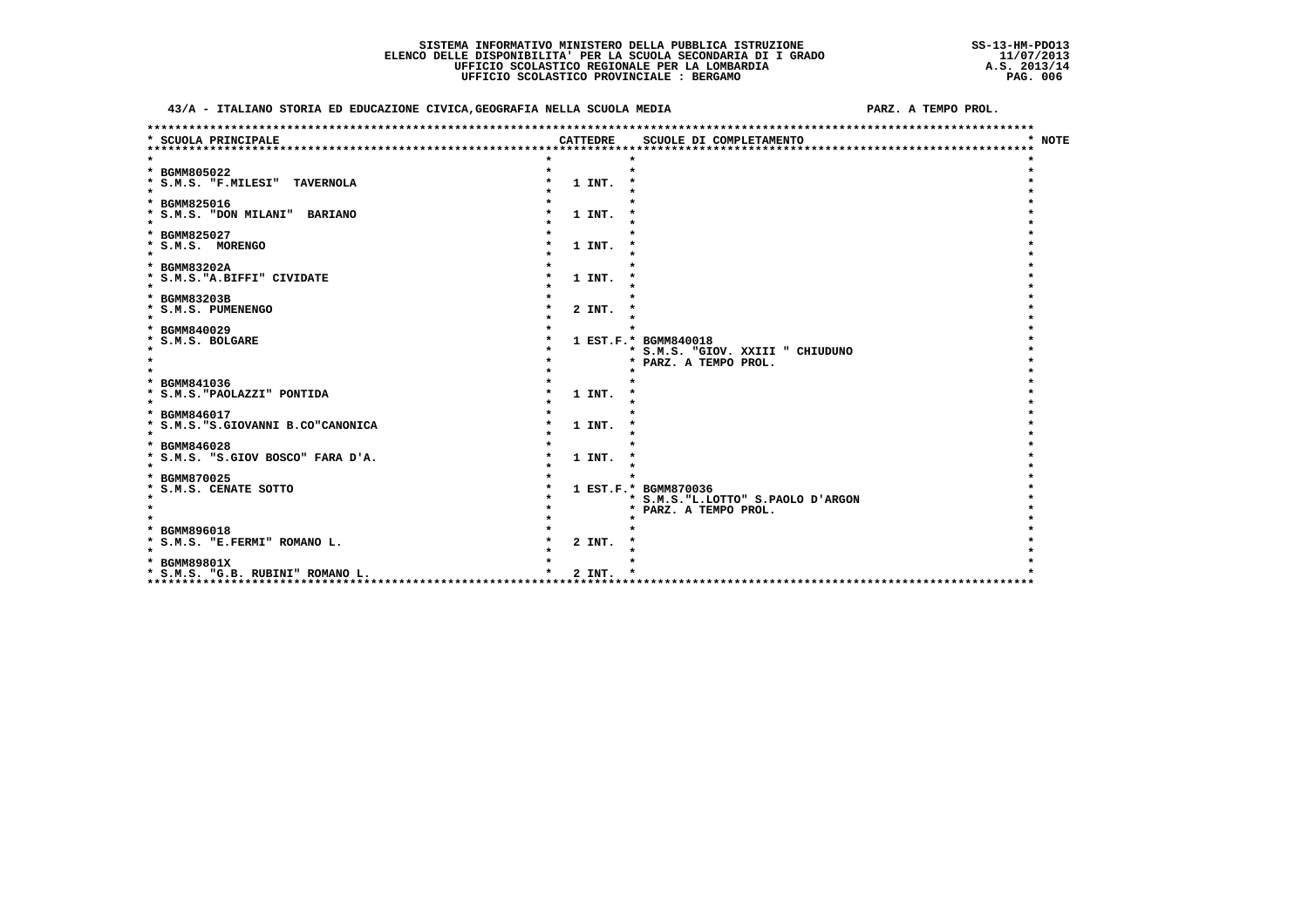43/A - ITALIANO STORIA ED EDUCAZIONE CIVICA, GEOGRAFIA NELLA SCUOLA MEDIA

| * SCUOLA PRINCIPALE                           |  | <b>CATTEDRE</b> | SCUOLE DI COMPLETAMENTO          | * NOTE |
|-----------------------------------------------|--|-----------------|----------------------------------|--------|
|                                               |  |                 | ******************************** |        |
|                                               |  |                 |                                  |        |
| * BGMM804026                                  |  |                 |                                  |        |
| * S.M.S.VILMINORE DI SCALVE<br>$\star$        |  | 1 INT.          |                                  |        |
| * BGMM83002P                                  |  |                 |                                  |        |
| * S.M.S. SEDRINA                              |  | 1 INT.          |                                  |        |
| $\star$                                       |  |                 |                                  |        |
| * BGMM83101D                                  |  |                 |                                  |        |
| * S.M.S. "A. MORO" CALCINATE                  |  | 2 INT.          |                                  |        |
| $\star$                                       |  |                 |                                  |        |
| * BGMM833015                                  |  |                 |                                  |        |
| * S.M.S. "L. DA VINCI" CALUSCO                |  | 2 INT.          |                                  |        |
| $\star$                                       |  |                 |                                  |        |
| * BGMM841025                                  |  |                 |                                  |        |
| * S.M.S. CAPRINO BERGAMASCO<br>$\star$        |  | 1 INT.          |                                  |        |
| * BGMM849020                                  |  |                 |                                  |        |
| * S.M.S. CAROBBIO DEGLI ANGELI                |  | 1 INT.          |                                  |        |
| $\star$                                       |  |                 |                                  |        |
| * BGMM85803G                                  |  |                 |                                  |        |
| * S.M.S. MISANO D'ADDA                        |  | 1 INT.          |                                  |        |
| $\star$                                       |  |                 |                                  |        |
| * BGMM859019                                  |  |                 |                                  |        |
| * S.M.S. "CAGNOLA" GHISALBA<br>$\star$        |  | 1 INT.          |                                  |        |
|                                               |  |                 |                                  |        |
| * BGMM85902A<br>* S.M.S. "PINETTI" MARTINENGO |  | 1 INT.          |                                  |        |
| $\star$                                       |  |                 |                                  |        |
| * BGMM86901X                                  |  |                 |                                  |        |
| * S.M.S. C.CERESA S.GIOVANNI B.               |  | 2 INT.          |                                  |        |
| $\star$                                       |  |                 |                                  |        |
| * BGMM871021                                  |  |                 |                                  |        |
| * S.M.S. DOSSENA                              |  | 1 INT.          |                                  |        |
| $\star$                                       |  |                 |                                  |        |
| * BGMM872010                                  |  |                 |                                  |        |
| * S.M.S. SANT'OMOBONO IMAGNA<br>$\star$       |  | 1 INT.          |                                  |        |
| * BGMM87302L                                  |  |                 |                                  |        |
| * S.M.S. ADRARA SAN MARTINO                   |  | 1 INT.          |                                  |        |
| $\star$                                       |  |                 |                                  |        |
| * BGMM88101E                                  |  |                 |                                  |        |
| * S.M.S. "ALBISETTI" TERNO D'ISOLA            |  | 1 INT.          |                                  |        |
| ***                                           |  |                 |                                  |        |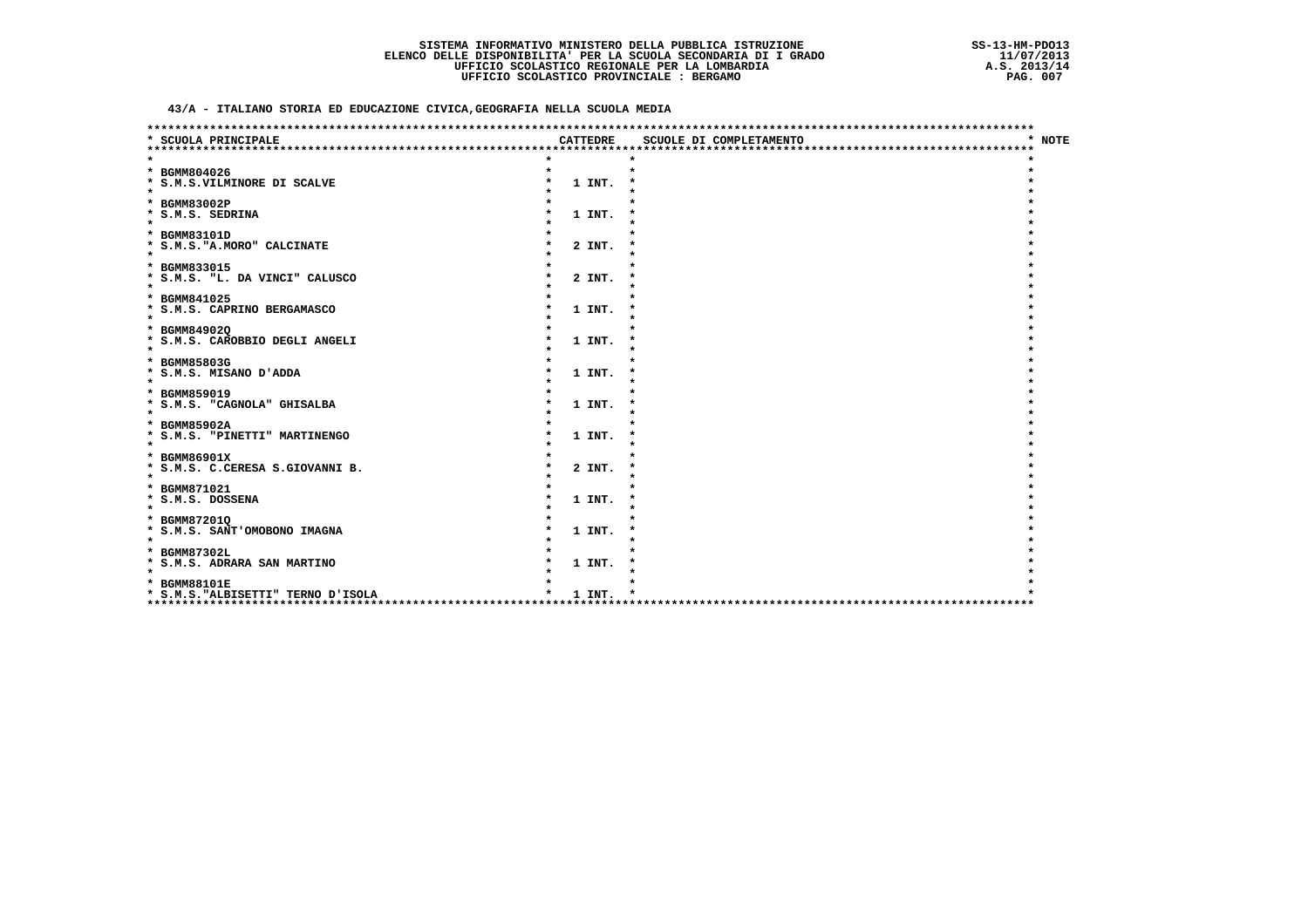43/A - ITALIANO STORIA ED EDUCAZIONE CIVICA, GEOGRAFIA NELLA SCUOLA MEDIA

| * SCUOLA PRINCIPALE               |         | <b>CATTEDRE</b> |         | SCUOLE DI COMPLETAMENTO | * NOTE |
|-----------------------------------|---------|-----------------|---------|-------------------------|--------|
|                                   |         |                 |         |                         |        |
|                                   |         |                 |         |                         |        |
| * BGMM889026                      |         |                 |         |                         |        |
| * S.M.S. ALME'                    |         |                 |         | 1 EST.F.* BGMM889015    |        |
|                                   |         |                 |         | * S.M.S. VILLA D'ALME'  |        |
|                                   |         |                 |         |                         |        |
| * BGMM892011                      |         |                 |         |                         |        |
| * S.M.S. "GIOVANNI XXIII" ZOGNO   |         | 4 INT.          | - 79    |                         |        |
|                                   |         |                 |         |                         |        |
| * BGMM897014                      |         |                 |         |                         |        |
| * S.M.S. "GIOVANNI XXIII" SPIRANO | $\star$ | 1 INT.          | $\cdot$ |                         |        |
|                                   |         |                 |         |                         |        |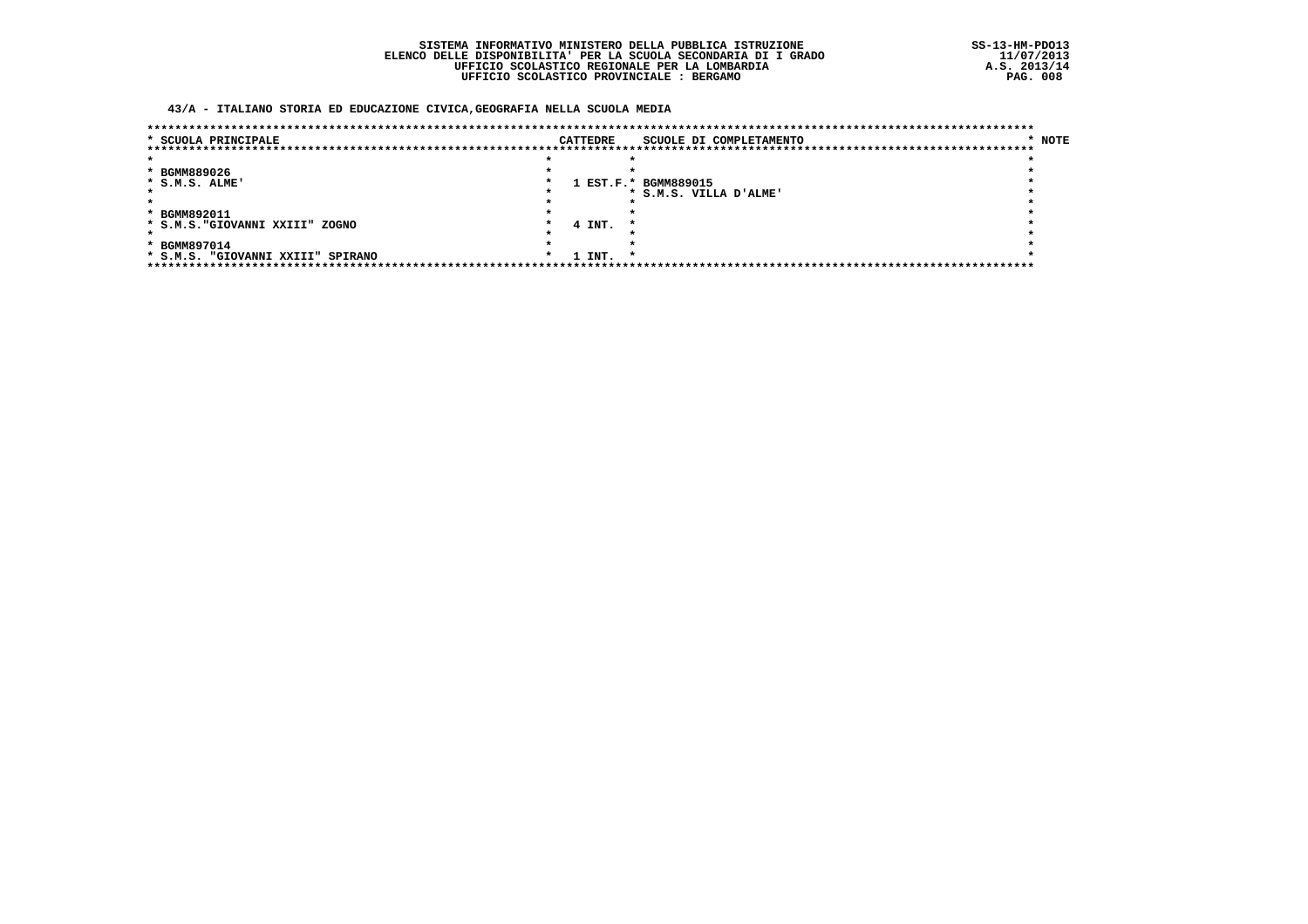### 43/A - ITALIANO STORIA ED EDUCAZIONE CIVICA, GEOGRAFIA NELLA SCUOLA MEDIA

### TOTAL, A TEMPO PROL.

| *************************************<br>* SCUOLA PRINCIPALE         | <b>CATTEDRE</b> | ******************************<br>SCUOLE DI COMPLETAMENTO | <b>NOTE</b> |
|----------------------------------------------------------------------|-----------------|-----------------------------------------------------------|-------------|
|                                                                      |                 |                                                           |             |
| * BGMM82201P                                                         |                 |                                                           |             |
| * S.M.S. "C.CONSONNI" ARCENE<br>$\star$                              | 1 INT.          |                                                           |             |
| * BGMM822020                                                         |                 |                                                           |             |
| * S.M.S. CASTEL ROZZONE                                              | 1 INT.          |                                                           |             |
| $\star$                                                              |                 |                                                           |             |
| * BGMM82203R                                                         |                 |                                                           |             |
| * S.M.S. LURANO                                                      | 1 INT.          |                                                           |             |
|                                                                      |                 |                                                           |             |
| * BGMM83001N<br>* S.M.S. "GIOVANNI XXIII"BREMBILLA                   | 1 INT.          |                                                           |             |
| $\star$                                                              |                 |                                                           |             |
| * BGMM83103G                                                         |                 |                                                           |             |
| * S.M.S. "F.LLI TERZI" PALOSCO                                       | 3 INT.          |                                                           |             |
| $\star$                                                              |                 |                                                           |             |
| * BGMM832019                                                         | 2 INT.          |                                                           |             |
| * S.M.S"MARTIRI RESISTENZA"CALCIO<br>$\star$                         |                 |                                                           |             |
| * BGMM838018                                                         |                 |                                                           |             |
| * S.M.S. "A. DA CALEPIO"CASTELLI C                                   | 1 INT.          |                                                           |             |
| $\star$                                                              |                 |                                                           |             |
| * BGMM842021                                                         |                 |                                                           |             |
| * S.M.S. BOLTIERE                                                    | 3 INT.          |                                                           |             |
| * BGMM84401G                                                         |                 |                                                           |             |
| * S.M.S. "LORENZO LOTTO" COVO                                        | 2 INT.          |                                                           |             |
| $\bullet$                                                            |                 |                                                           |             |
| * BGMM84402L                                                         |                 |                                                           |             |
| * S.M.S. "MERISI-CARAV. "FONTANELLA<br>***************************** | 2 INT.          |                                                           |             |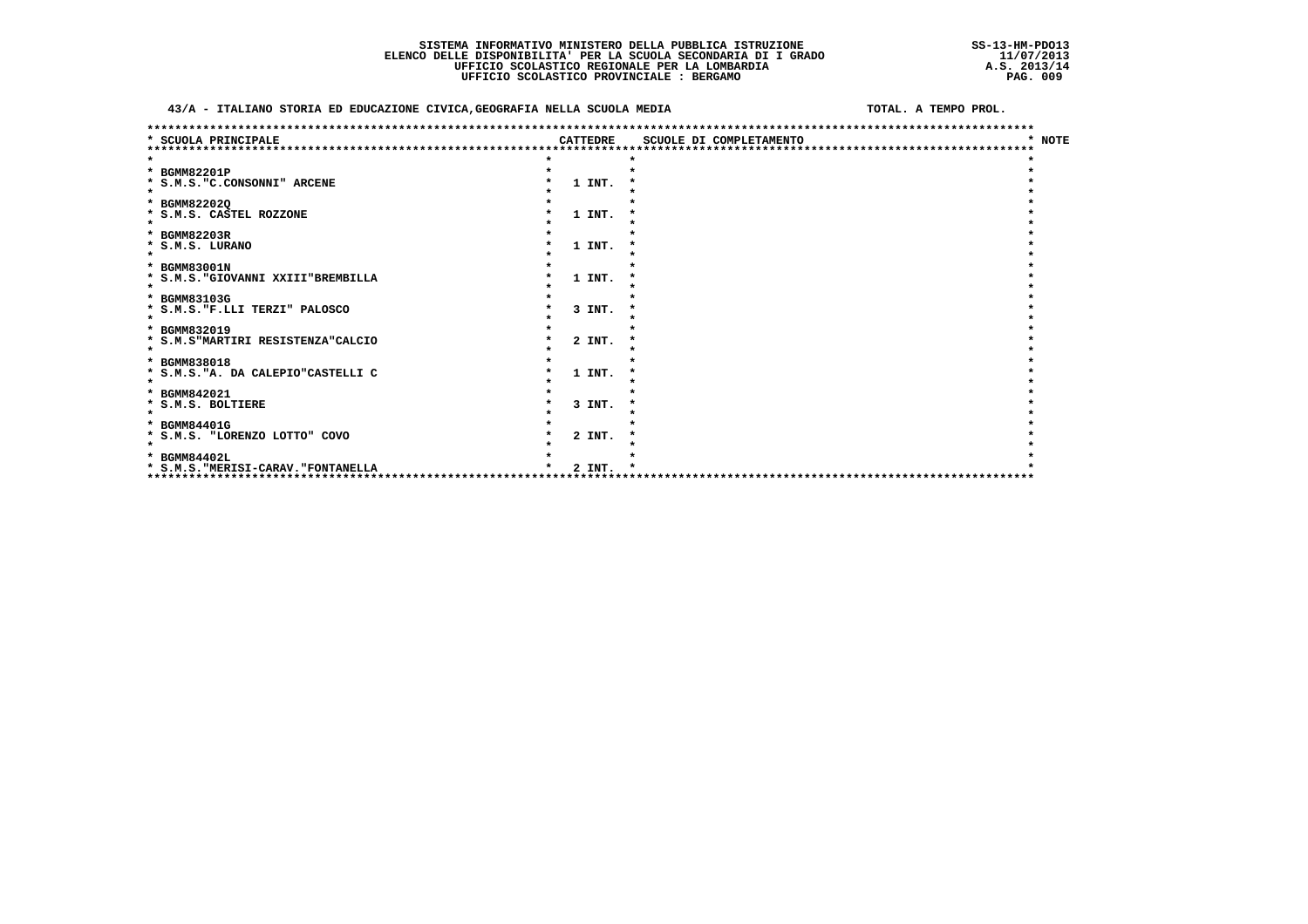### 59/A - SCIENZE MATEMATICHE, CHIMICHE, FISICHE E NATURALI NELLA SCUOLA MEDIA

PARZ. A TEMPO PROL.

| SCUOLA PRINCIPALE                 |  | <b>CATTEDRE</b> | SCUOLE DI COMPLETAMENTO    | <b>NOTE</b> |
|-----------------------------------|--|-----------------|----------------------------|-------------|
|                                   |  |                 |                            |             |
|                                   |  |                 |                            |             |
| * BGMM82901D                      |  |                 |                            |             |
| * S.M.S. "GIOV. XXIII"BREMBATE ST |  | 1 INT.          |                            |             |
|                                   |  |                 |                            |             |
| * BGMM83202A                      |  |                 |                            |             |
| * S.M.S. "A.BIFFI" CIVIDATE       |  | 1 INT.          |                            |             |
|                                   |  |                 |                            |             |
| * BGMM83203B                      |  |                 |                            |             |
| * S.M.S. PUMENENGO                |  | 1 INT.          |                            |             |
|                                   |  |                 |                            |             |
| * BGMM83702D                      |  |                 |                            |             |
| * S.M.S. CASIRATE D'ADDA          |  | 1 INT.          |                            |             |
|                                   |  |                 |                            |             |
| * BGMM840018                      |  |                 |                            |             |
| * S.M.S. "GIOV. XXIII " CHIUDUNO  |  | 1 INT.          |                            |             |
|                                   |  |                 |                            |             |
| * BGMM89801X                      |  |                 |                            |             |
| * S.M.S. "G.B. RUBINI" ROMANO L.  |  | 6 INT.          |                            |             |
|                                   |  |                 |                            |             |
| * BGMM8AC01X                      |  |                 |                            |             |
| * S.M.S. "G. CAMOZZI" DALMINE     |  |                 | 1 EST.F.* BGMM84501B       |             |
|                                   |  |                 | * S.M.S. "G.PASCOLI" CURNO |             |
|                                   |  |                 | * PARZ. A TEMPO PROL.      |             |
|                                   |  |                 | **************             |             |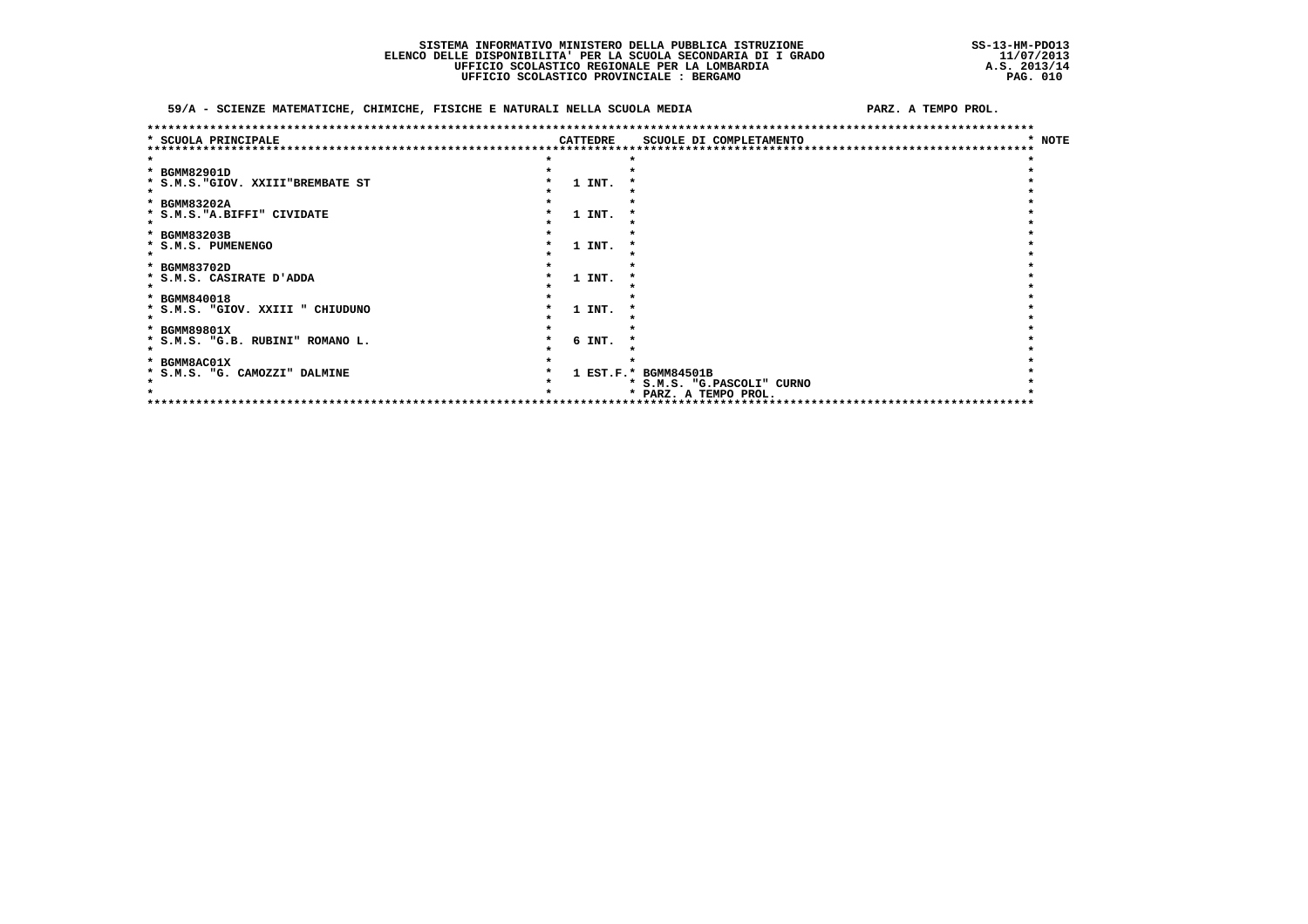59/A - SCIENZE MATEMATICHE, CHIMICHE, FISICHE E NATURALI NELLA SCUOLA MEDIA

| * NOTE<br>SCUOLA PRINCIPALE<br><b>CATTEDRE</b><br>SCUOLE DI COMPLETAMENTO |  |
|---------------------------------------------------------------------------|--|
|                                                                           |  |
|                                                                           |  |
| * BGMM804037                                                              |  |
| 1 INT.<br>* S.M.S. "CARD. A.MAJ" SCHILPARIO                               |  |
|                                                                           |  |
| * BGMM82402B                                                              |  |
| * S.M.S. BRUSAPORTO<br>1 EST.F.* BGMM82403C                               |  |
| * S.M.S. COSTA DI MEZZATE                                                 |  |
| * PARZ. A TEMPO PROL.                                                     |  |
|                                                                           |  |
| * BGMM83101D                                                              |  |
| 1 INT.<br>* S.M.S. "A. MORO" CALCINATE                                    |  |
| * BGMM833015                                                              |  |
| * S.M.S. "L. DA VINCI" CALUSCO<br>1 EST.F.* BGMM834022                    |  |
| * S.M.S. FILAGO                                                           |  |
|                                                                           |  |
| * BGMM839025                                                              |  |
| * S.M.S. "F.NULLO" ENDINE GAIANO<br>1 INT.                                |  |
|                                                                           |  |
| * BGMM847024                                                              |  |
| * S.M.S. "SALVATONI" GANDINO<br>1 INT.                                    |  |
| $\star$                                                                   |  |
| * BGMM85103R                                                              |  |
| * S.M.S. VALBONDIONE<br>1 INT.                                            |  |
| $\star$                                                                   |  |
| * BGMM85902A                                                              |  |
| * S.M.S. "PINETTI" MARTINENGO<br>1 INT.                                   |  |
|                                                                           |  |
| * BGMM861019                                                              |  |
| * S.M.S. "E. FERMI" OSIO SOTTO<br>1 INT. * BGMM88701D                     |  |
| $\star$<br>1 EST.F.* S.M.S. VERDELLO                                      |  |
|                                                                           |  |
| * BGMM87301G                                                              |  |
| 1 EST.F.* BGMM87302L<br>* S.M.S. "E. DONADONI" SARNICO<br>$\star$         |  |
| * S.M.S. ADRARA SAN MARTINO                                               |  |
| * BGMM89301R                                                              |  |
| 1 EST.F.* BGMM88701D                                                      |  |
| * S.M.S. "TORQUATO TASSO" ZANICA<br>$\bullet$<br>* S.M.S. VERDELLO        |  |
| **********************************                                        |  |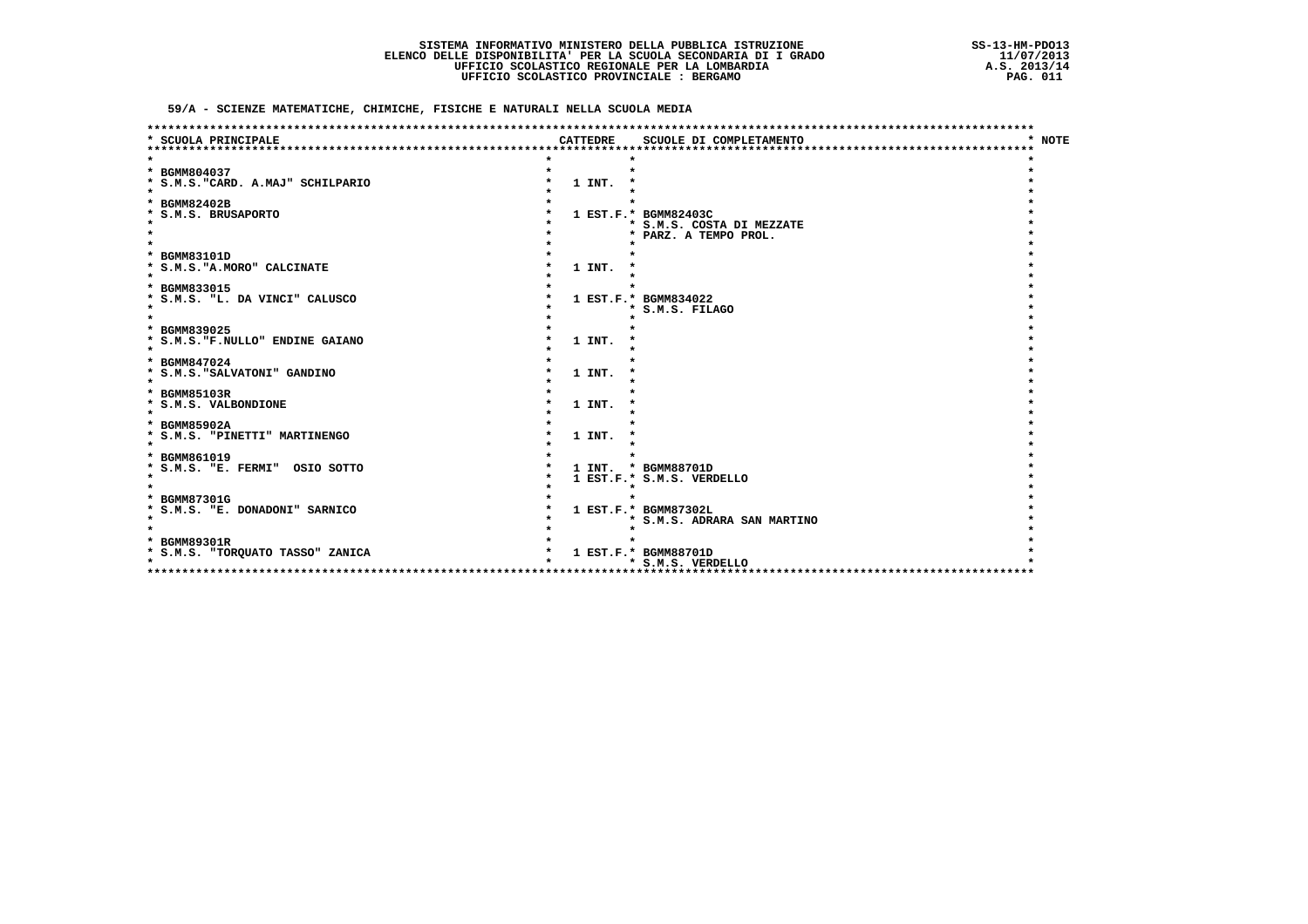### 59/A - SCIENZE MATEMATICHE, CHIMICHE, FISICHE E NATURALI NELLA SCUOLA MEDIA

#### TOTAL, A TEMPO PROL.

| * SCUOLA PRINCIPALE                 | CATTEDRE | SCUOLE DI COMPLETAMENTO | * NOTE |
|-------------------------------------|----------|-------------------------|--------|
|                                     |          |                         |        |
|                                     |          |                         |        |
| * BGMM832019                        |          |                         |        |
| * S.M.S"MARTIRI RESISTENZA"CALCIO   | 2 INT.   | $\cdot$                 |        |
|                                     |          |                         |        |
| * BGMM838018                        |          |                         |        |
| * S.M.S. "A. DA CALEPIO"CASTELLI C  | 1 INT.   |                         |        |
|                                     |          |                         |        |
| * BGMM84401G                        |          |                         |        |
| * S.M.S. "LORENZO LOTTO" COVO       | 2 INT.   |                         |        |
|                                     |          |                         |        |
| * BGMM84402L                        |          |                         |        |
| * S.M.S. "MERISI-CARAV. "FONTANELLA | 1 INT.   | *                       |        |
| *****************************       |          |                         |        |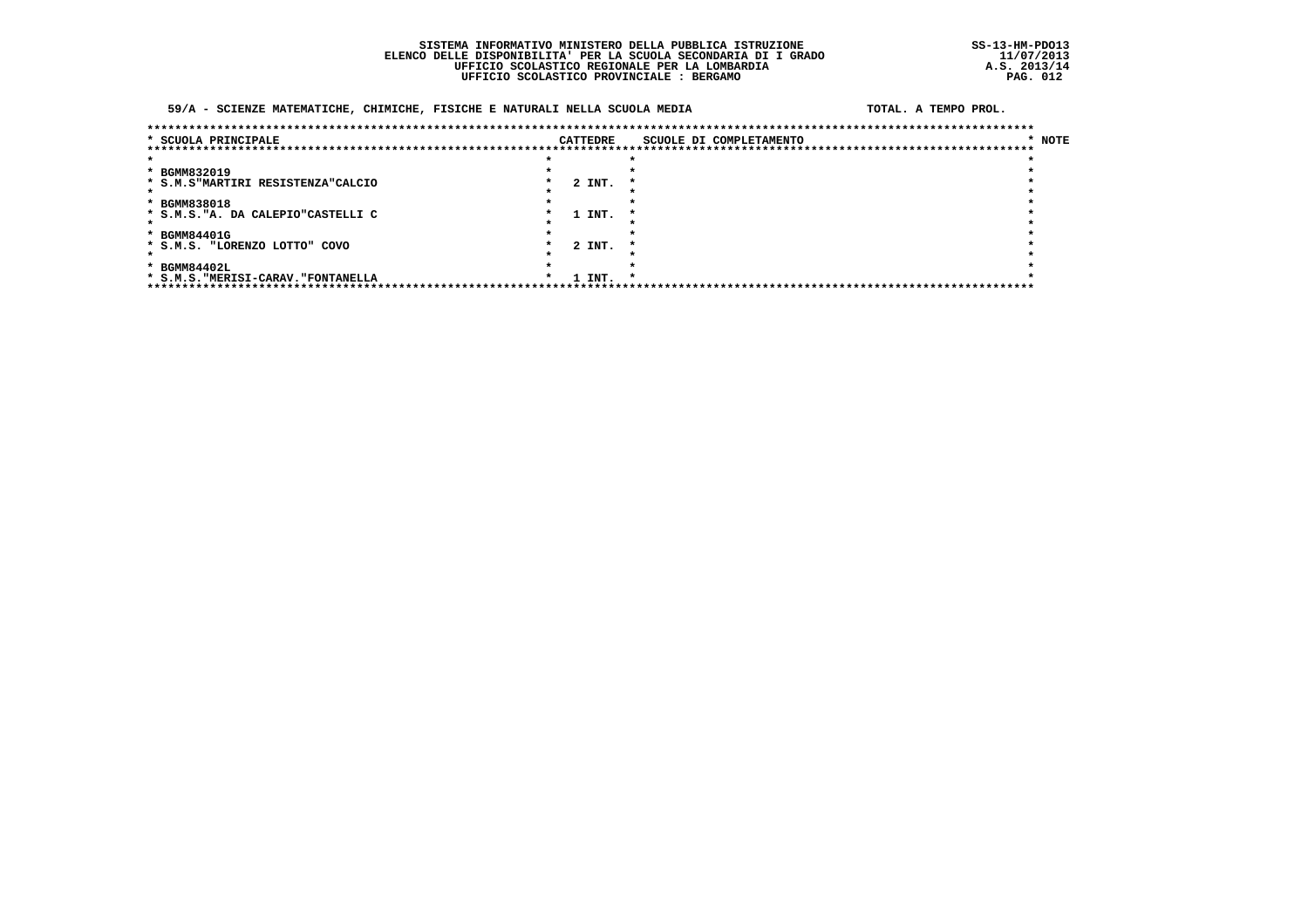45/A - LINGUA STRANIERA (FRANCESE)

PARZ. A TEMPO PROL.

| * SCUOLA PRINCIPALE          | CATTEDRE     | SCUOLE DI COMPLETAMENTO | <b>NOTE</b> |
|------------------------------|--------------|-------------------------|-------------|
|                              |              |                         |             |
|                              |              |                         |             |
| * BGMM896018                 |              |                         |             |
| * S.M.S. "E.FERMI" ROMANO L. | $1$ TNT. $*$ |                         |             |
|                              |              |                         |             |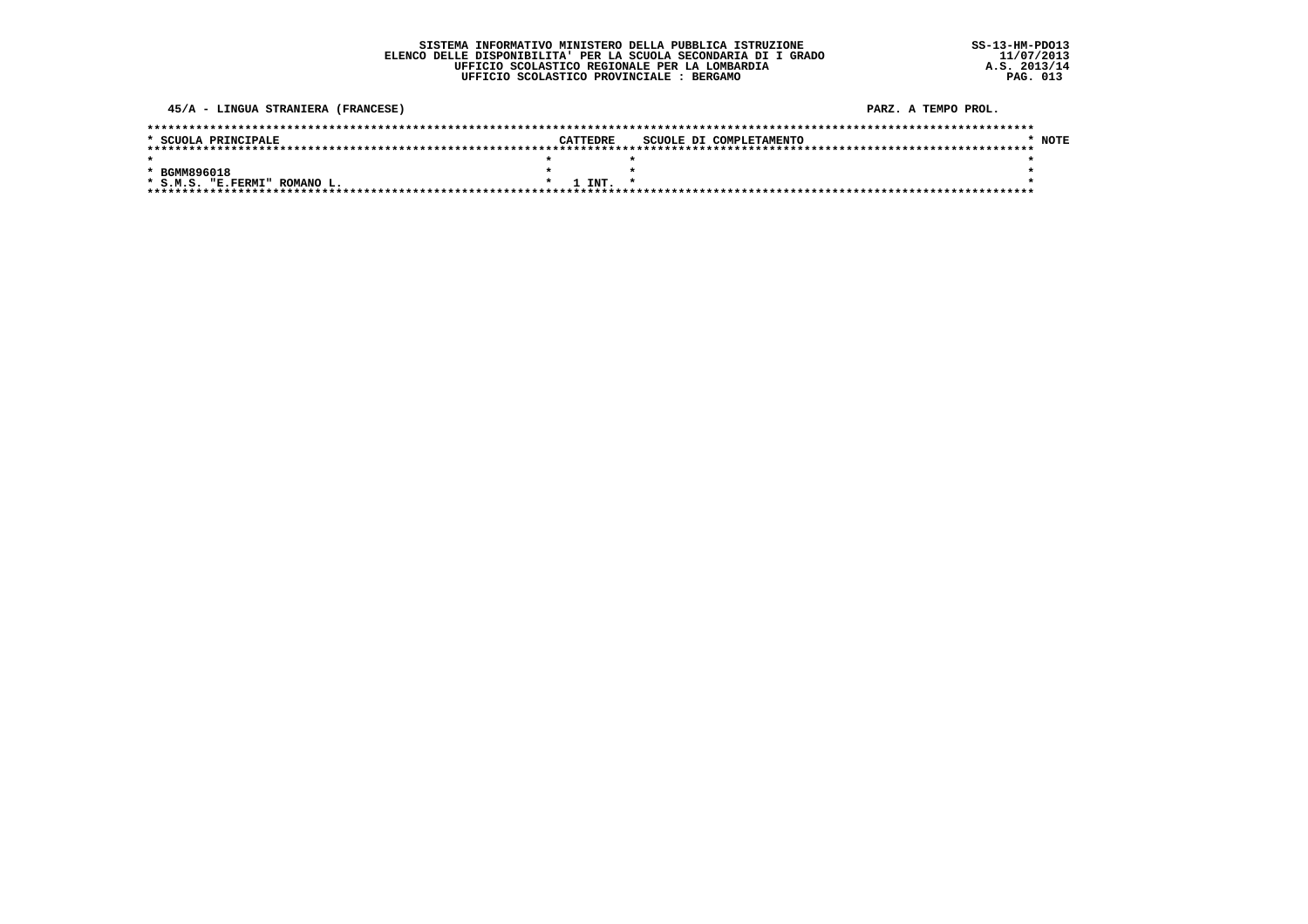45/A - LINGUA STRANIERA (FRANCESE)

|                     |        |                    | SCUOLE DI COMPLETAMENTO | * NOTE                                                                                                               |
|---------------------|--------|--------------------|-------------------------|----------------------------------------------------------------------------------------------------------------------|
|                     |        |                    |                         |                                                                                                                      |
|                     |        |                    |                         |                                                                                                                      |
|                     |        |                    |                         |                                                                                                                      |
|                     |        |                    |                         |                                                                                                                      |
|                     |        |                    |                         |                                                                                                                      |
|                     |        |                    |                         |                                                                                                                      |
|                     |        |                    |                         |                                                                                                                      |
|                     |        |                    |                         |                                                                                                                      |
|                     | 1 INT. |                    |                         |                                                                                                                      |
|                     |        |                    |                         |                                                                                                                      |
|                     |        |                    |                         |                                                                                                                      |
| $\boldsymbol{\ast}$ |        | *                  |                         |                                                                                                                      |
|                     |        | CATTEDRE<br>1 INT. |                         | *********************************<br>1 EST.S.* BGMM814010<br>* S.M.S. "DA ROSCIATE" BERGAMO<br>* PARZ. A TEMPO PROL. |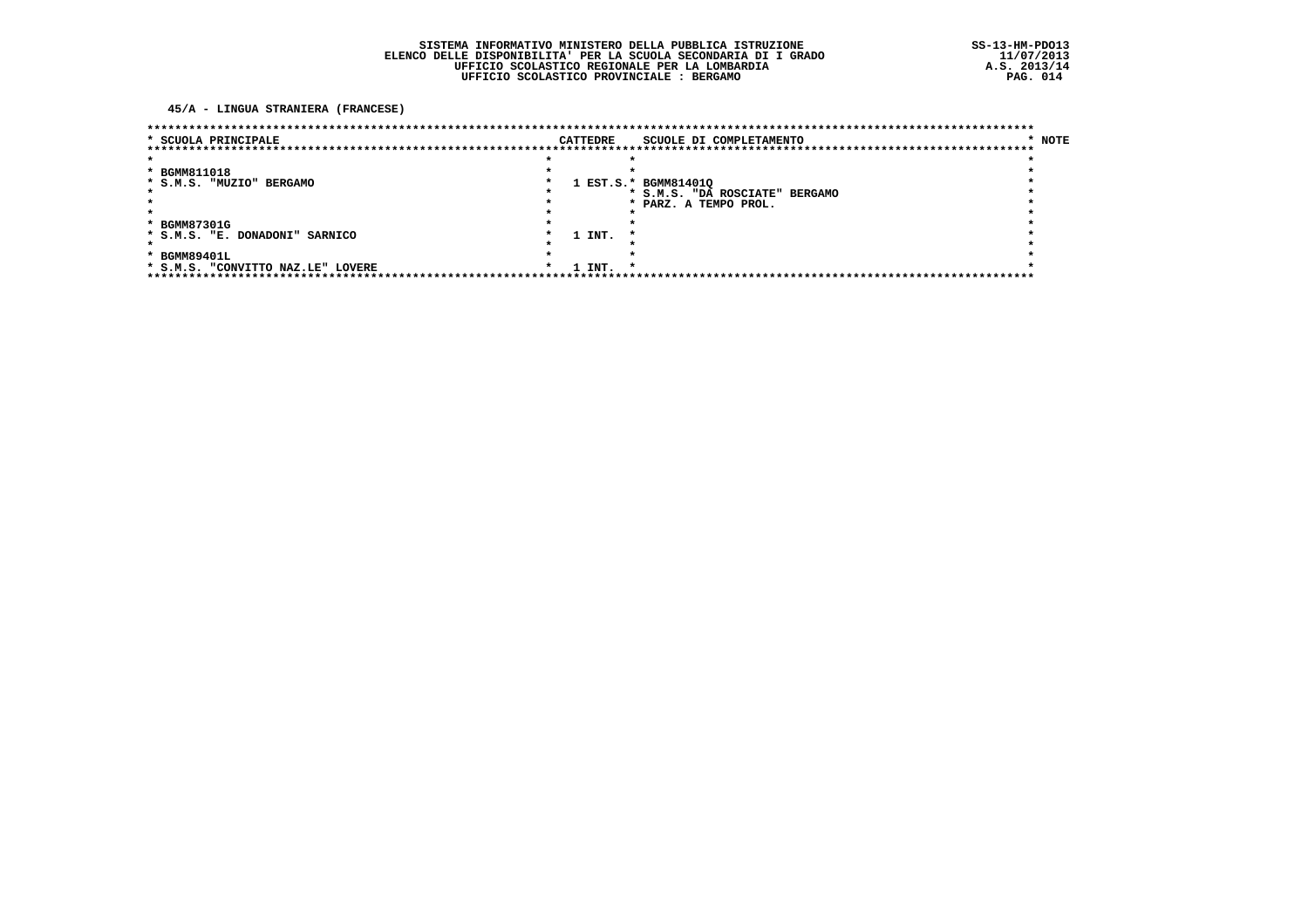$SS-13-HM-PDO13$  $11/07/2013$ <br>A.S. 2013/14<br>PAG. 015

45/A - LINGUA STRANIERA (FRANCESE)

TOTAL. A TEMPO PROL.

| * SCUOLA PRINCIPALE | <b>CATTEDRE</b> | SCUOLE DI COMPLETAMENTO           | <b>NOTE</b> |
|---------------------|-----------------|-----------------------------------|-------------|
|                     |                 |                                   |             |
|                     |                 |                                   |             |
| * BGMM88601N        |                 |                                   |             |
| * S.M.S. VERDELLINO |                 | 1 EST.F.* BGMM861019              |             |
|                     |                 | OSIO SOTTO<br>* S.M.S. "E. FERMI" |             |
|                     |                 |                                   |             |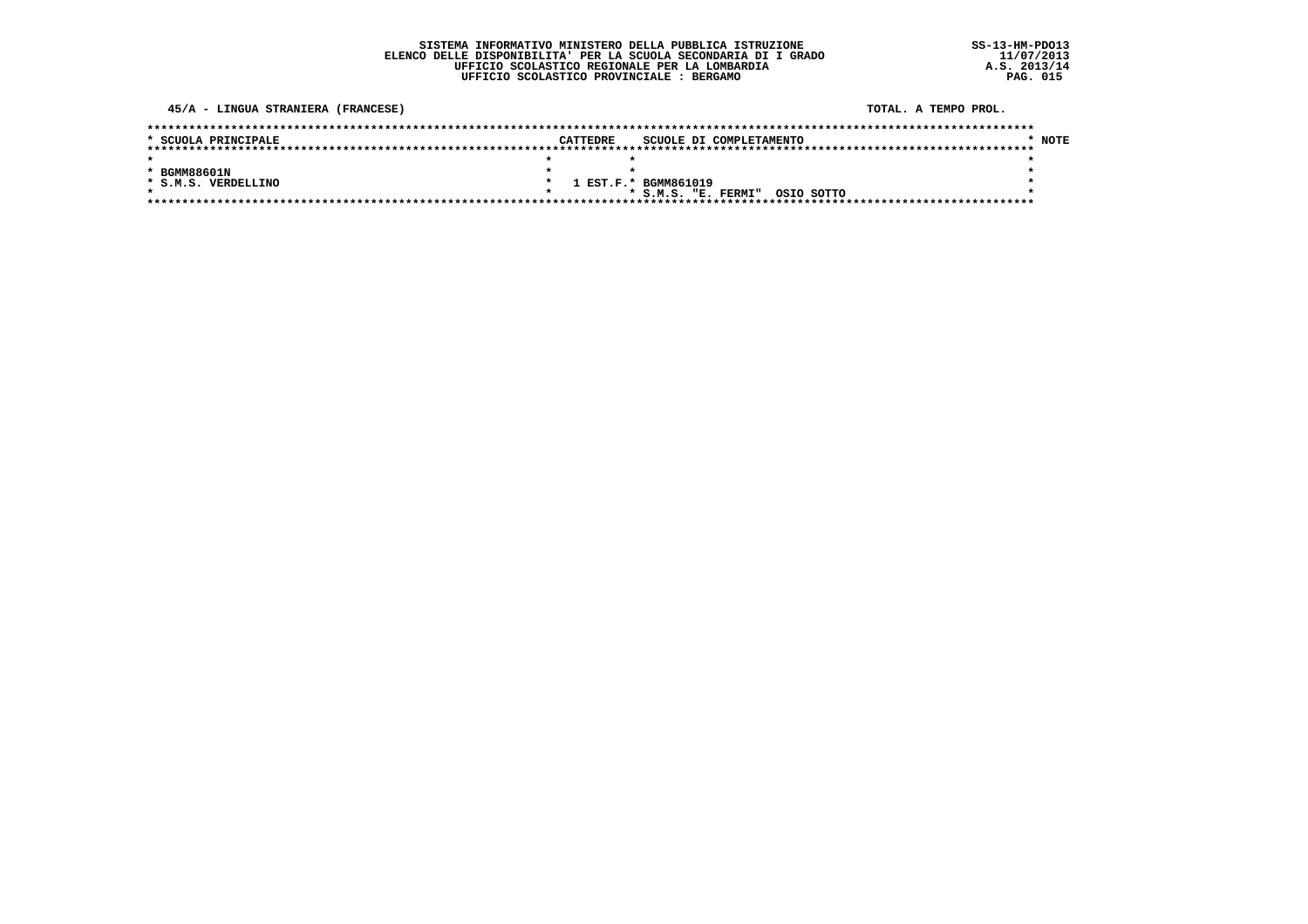### 45/A - LINGUA STRANIERA (INGLESE)

| * SCUOLA PRINCIPALE                   |  | CATTEDRE | SCUOLE DI COMPLETAMENTO | <b>NOTE</b> |
|---------------------------------------|--|----------|-------------------------|-------------|
|                                       |  |          |                         |             |
|                                       |  |          |                         |             |
| * BGMM80601R                          |  |          |                         |             |
| * S.M.S. CLUSONE                      |  | 1 INT.   |                         |             |
|                                       |  |          |                         |             |
| * BGMM82801N                          |  |          |                         |             |
| * S.M.S. "GIOV. XXIII"<br>BORGO DI T. |  | 1 INT.   |                         |             |
|                                       |  |          |                         |             |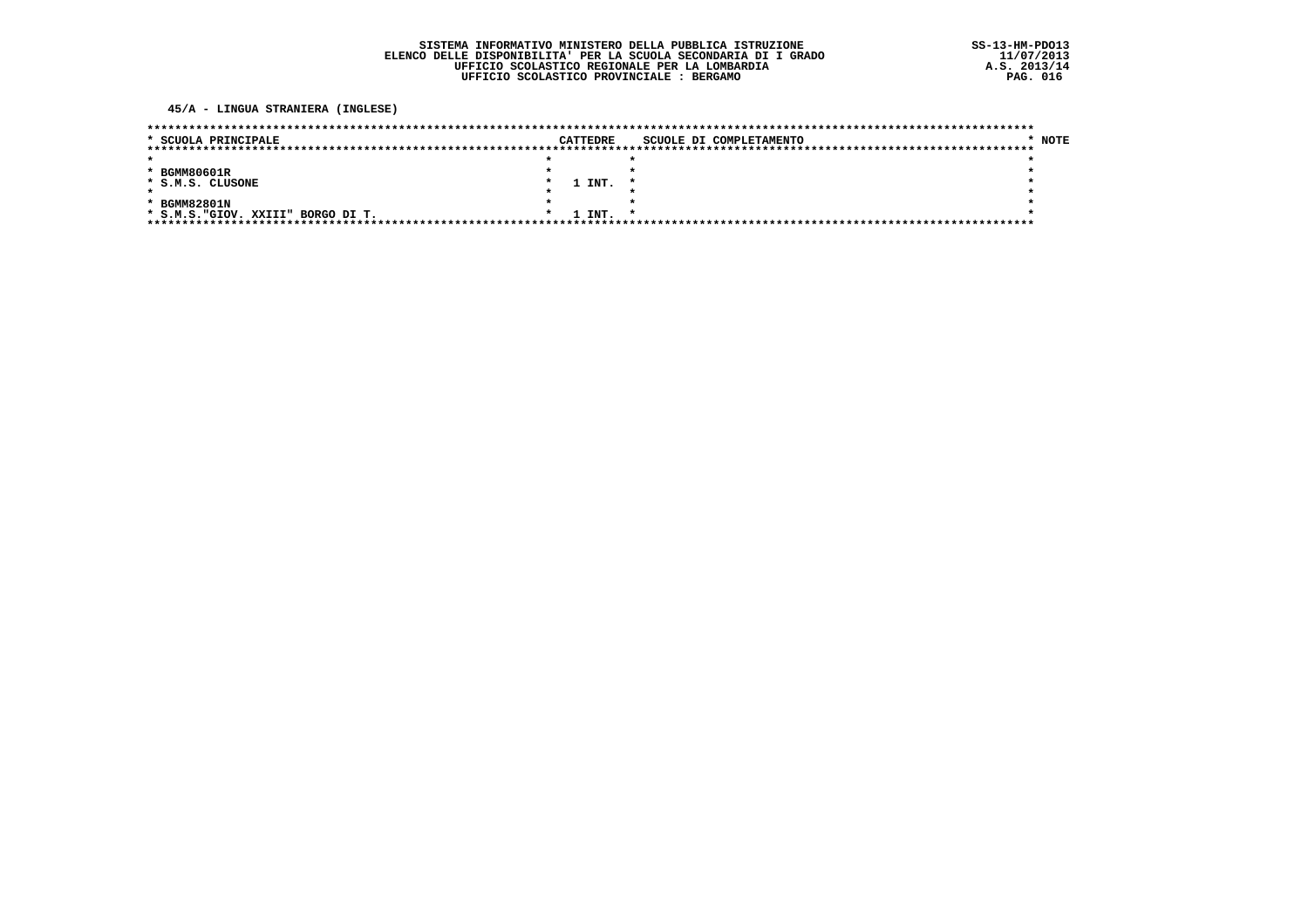$SS-13-HM-PDO13$  $11/07/2013$ <br>A.S. 2013/14<br>PAG. 017

### 45/A - LINGUA STRANIERA (INGLESE)

#### TOTAL. A TEMPO PROL.

| * SCUOLA PRINCIPALE                |  | CATTEDRE | SCUOLE DI COMPLETAMENTO | $*$ NOTE |
|------------------------------------|--|----------|-------------------------|----------|
|                                    |  |          |                         |          |
|                                    |  |          |                         |          |
| * BGMM83001N                       |  |          |                         |          |
| * S.M.S. "GIOVANNI XXIII"BREMBILLA |  |          | 1 EST.F.* BGMM889026    |          |
|                                    |  |          | $*$ S.M.S. ATME!        |          |
|                                    |  |          |                         |          |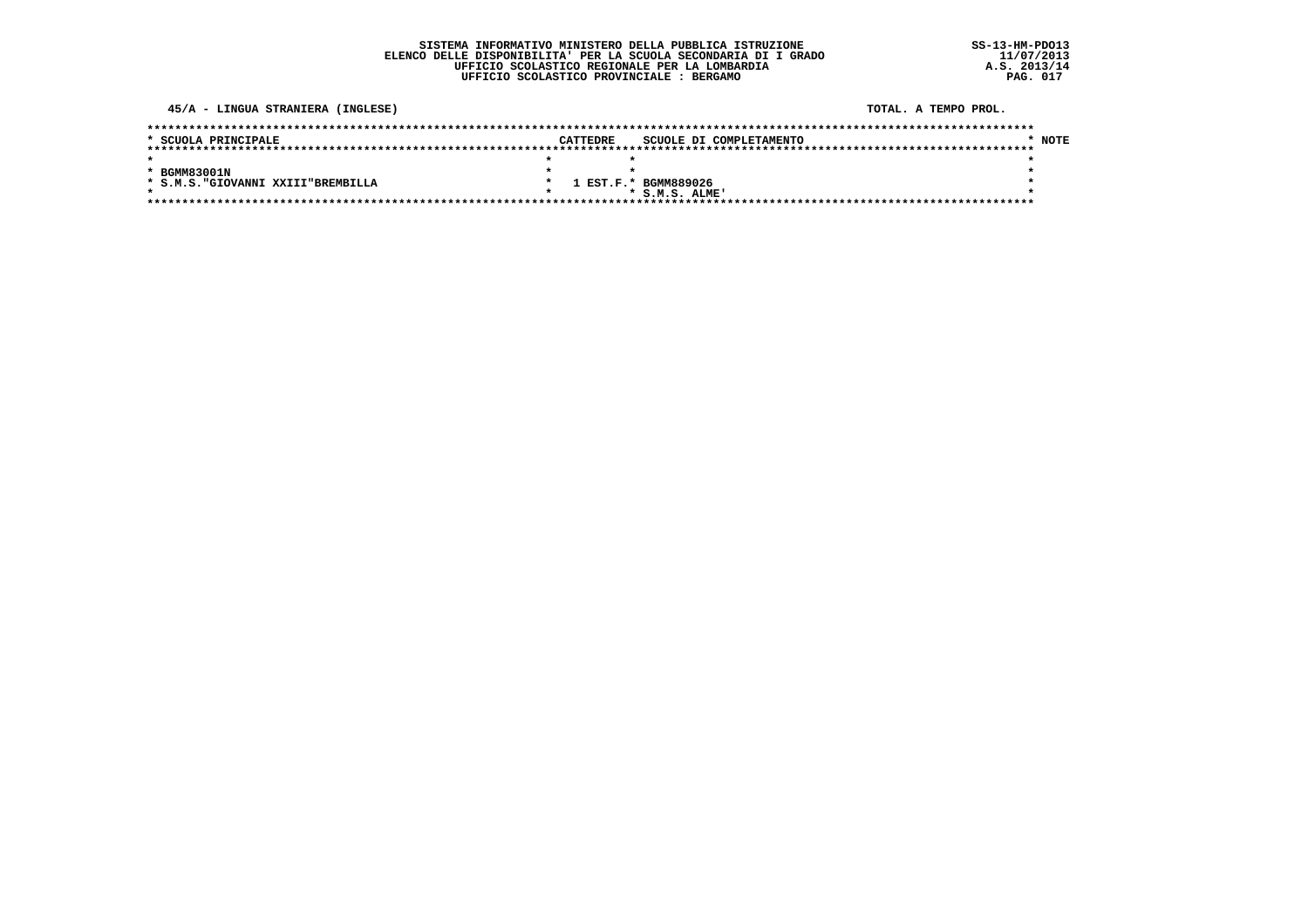45/A - LINGUA STRANIERA (SPAGNOLO)

PARZ. A TEMPO PROL.

| * SCUOLA PRINCIPALE              | <b>CATTEDRE</b> | SCUOLE DI COMPLETAMENTO | * NOTE |
|----------------------------------|-----------------|-------------------------|--------|
|                                  |                 |                         |        |
| * BGMM82403C                     |                 |                         |        |
| * S.M.S. COSTA DI MEZZATE        |                 | 1 EST.F.* BGMM82401A    |        |
|                                  |                 | * S.M.S. BAGNATICA      |        |
|                                  |                 |                         |        |
| * BGMM884012                     |                 |                         |        |
| * S.M.S. "CESARE ZONCA" TREVIOLO |                 | 1 EST.F.* BGMM884023    |        |
|                                  |                 | * S.M.S. LALLIO         |        |
|                                  |                 |                         |        |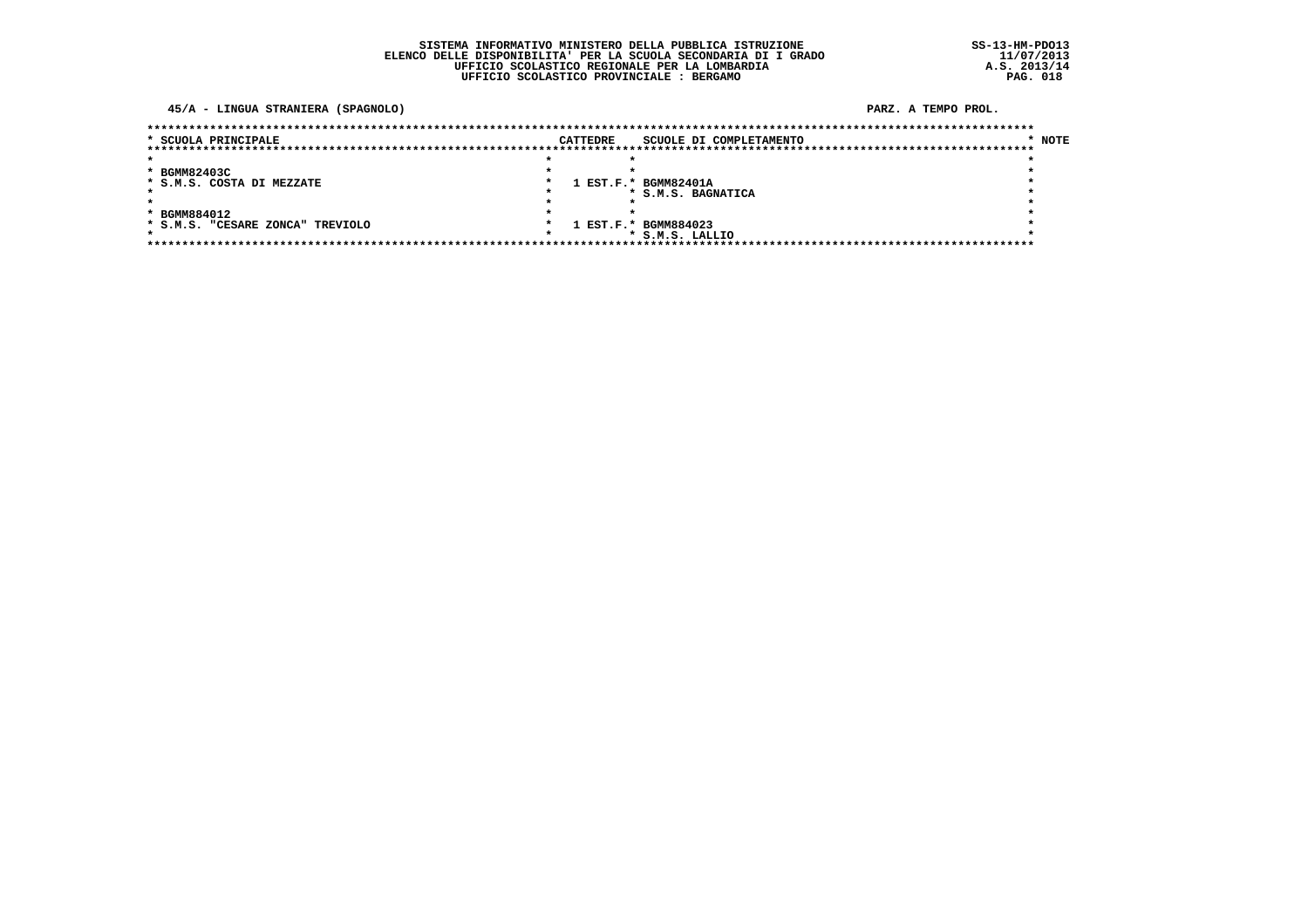45/A - LINGUA STRANIERA (SPAGNOLO)

| * SCUOLA PRINCIPALE            |  | <b>CATTEDRE</b> | SCUOLE DI COMPLETAMENTO | * NOTE |
|--------------------------------|--|-----------------|-------------------------|--------|
|                                |  |                 |                         |        |
|                                |  |                 |                         |        |
| * BGMM84301Q                   |  |                 |                         |        |
| * S.M.S. COSTA VOLPINO         |  | 1 INT.          |                         |        |
|                                |  |                 |                         |        |
| * BGMM863022                   |  |                 |                         |        |
| * S.M.S. PEDRENGO              |  | 1 INT.          |                         |        |
|                                |  |                 |                         |        |
| * BGMM883016                   |  |                 |                         |        |
| * S.M.S. "L.DA VINCI" TRESCORE |  | 1 INT.          |                         |        |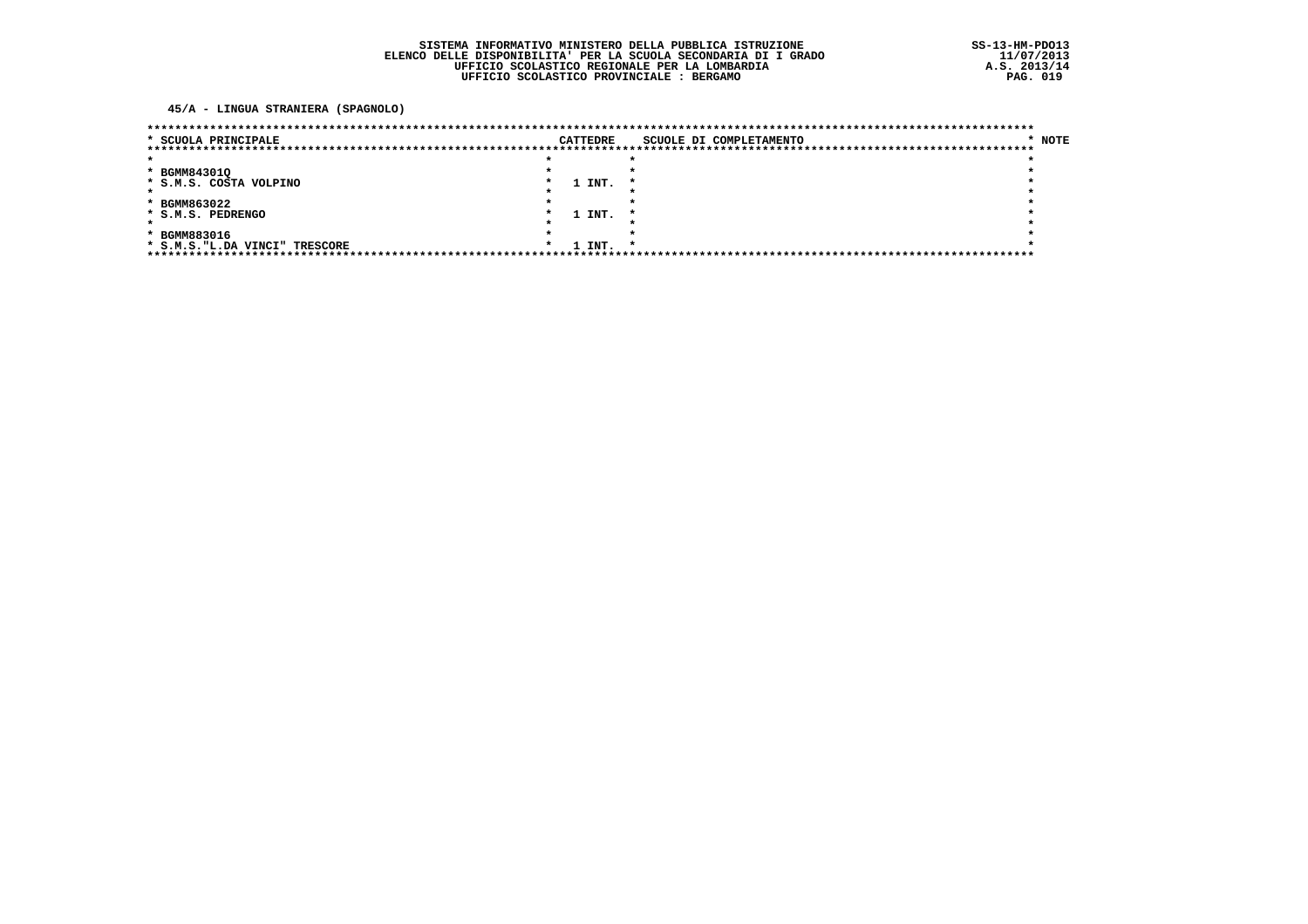45/A - LINGUA STRANIERA (SPAGNOLO)

TOTAL. A TEMPO PROL.

| * SCUOLA PRINCIPALE | CATTEDRE | SCUOLE DI COMPLETAMENTO | <b>NOTE</b> |
|---------------------|----------|-------------------------|-------------|
|                     |          |                         |             |
|                     |          |                         |             |
| * BGMM84201X        |          |                         |             |
| * S.M.S. CISERANO   |          | 1 EST.F.* BGMM842021    |             |
|                     |          | * S.M.S. BOLTIERE       |             |
|                     |          | * TOTAL. A TEMPO PROL.  |             |
|                     |          |                         |             |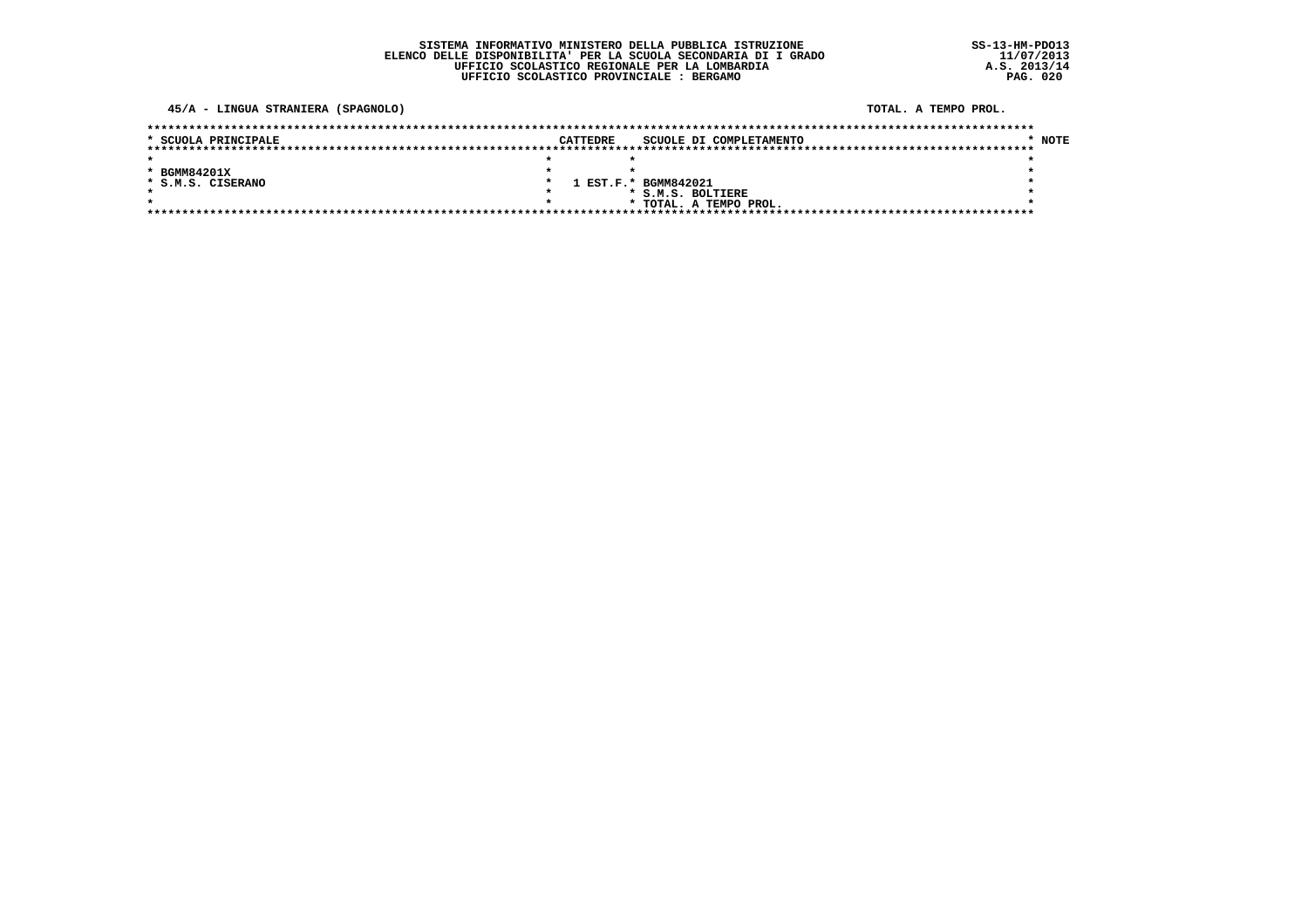45/A - LINGUA STRANIERA (TEDESCO)

| * SCUOLA PRINCIPALE            |  | CATTEDRE    | SCUOLE DI COMPLETAMENTO |  |  | NOTE |
|--------------------------------|--|-------------|-------------------------|--|--|------|
|                                |  |             |                         |  |  |      |
|                                |  |             |                         |  |  |      |
| * BGMM849020                   |  |             |                         |  |  |      |
| * S.M.S. CAROBBIO DEGLI ANGELI |  | $1$ TNT $*$ |                         |  |  |      |
|                                |  |             |                         |  |  |      |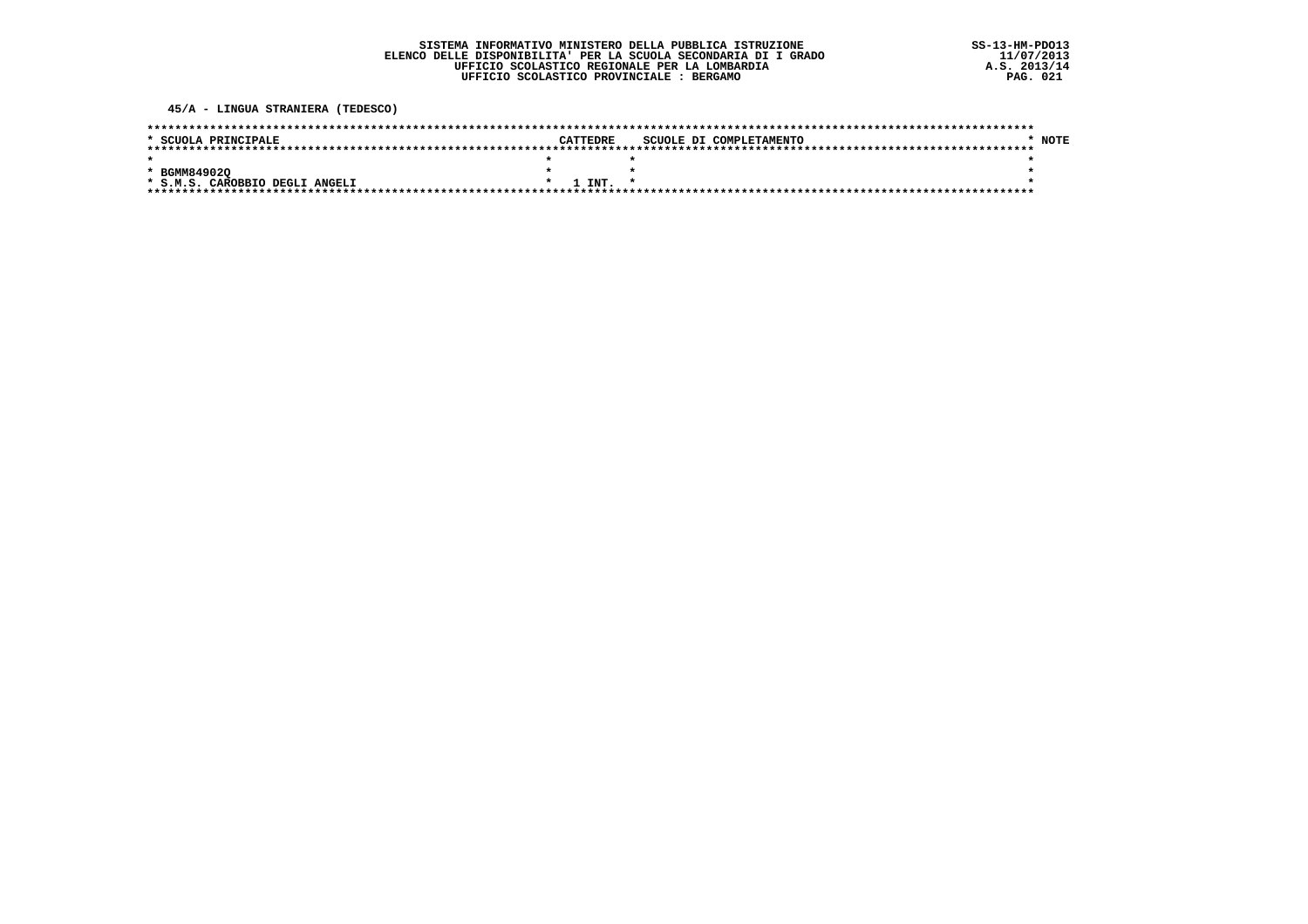| 77/A - CHITARRA                     |          |                         | PARZ. A TEMPO PROL. |
|-------------------------------------|----------|-------------------------|---------------------|
|                                     |          |                         |                     |
| * SCUOLA PRINCIPALE                 | CATTEDRE | SCUOLE DI COMPLETAMENTO | <b>NOTE</b>         |
|                                     |          |                         |                     |
|                                     |          |                         |                     |
| * BGMM81901V                        |          |                         |                     |
| * S.M.S. "L. ANGELINI" ALMENNO S.B. | 1 INT.   | $\star$                 |                     |
|                                     |          |                         |                     |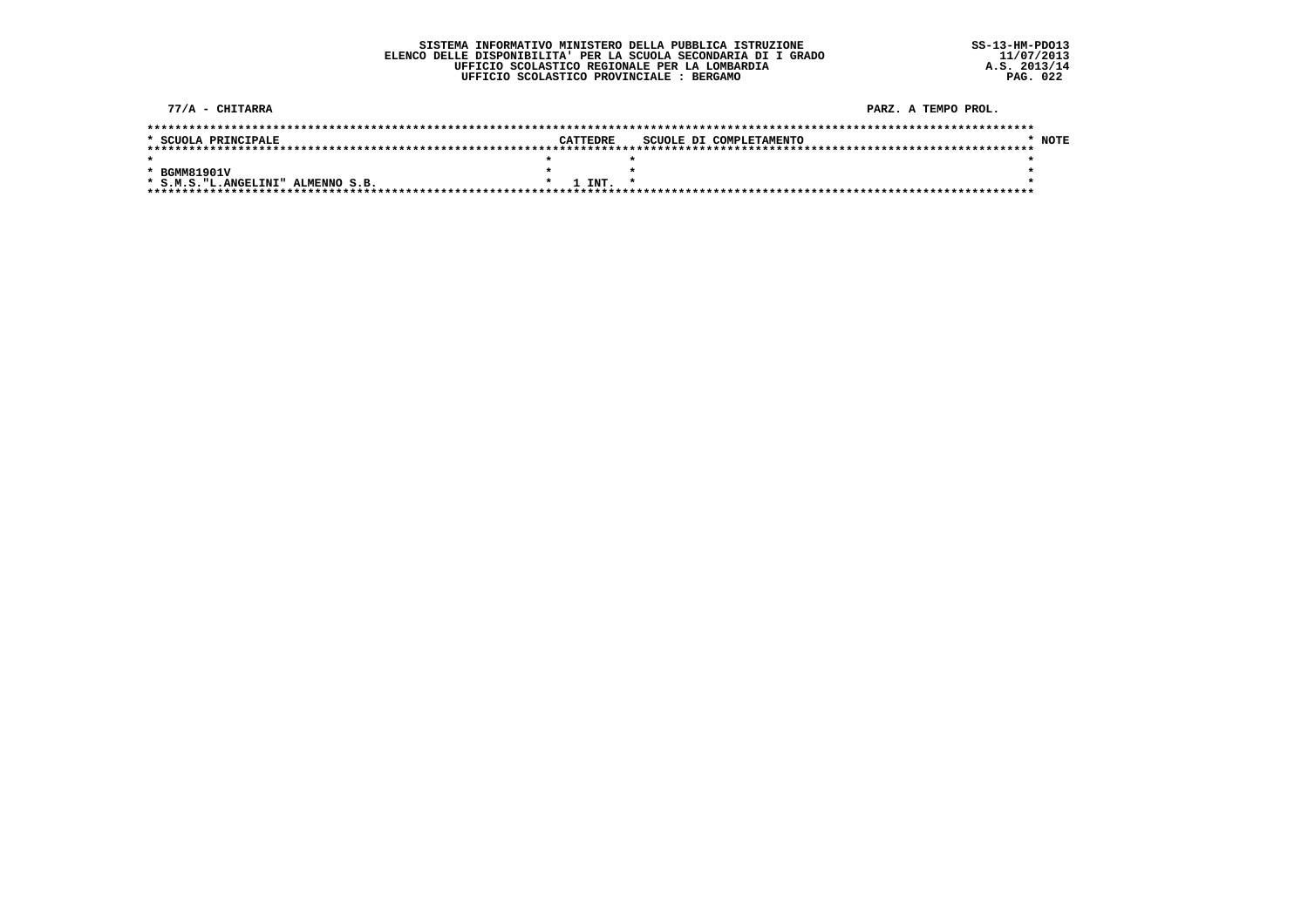77/A - CHITARRA

| * SCUOLA PRINCIPALE          |  | CATTEDRE | SCUOLE DI COMPLETAMENTO | <b>NOTE</b> |
|------------------------------|--|----------|-------------------------|-------------|
|                              |  |          |                         |             |
|                              |  |          |                         |             |
| * BGMM80601R                 |  |          |                         |             |
| * S.M.S. CLUSONE             |  | 1 INT.   |                         |             |
|                              |  |          |                         |             |
| * BGMM80701L                 |  |          |                         |             |
| * S.M.S. "CORRIDONI" BERGAMO |  | 1 INT.   |                         |             |
|                              |  |          |                         |             |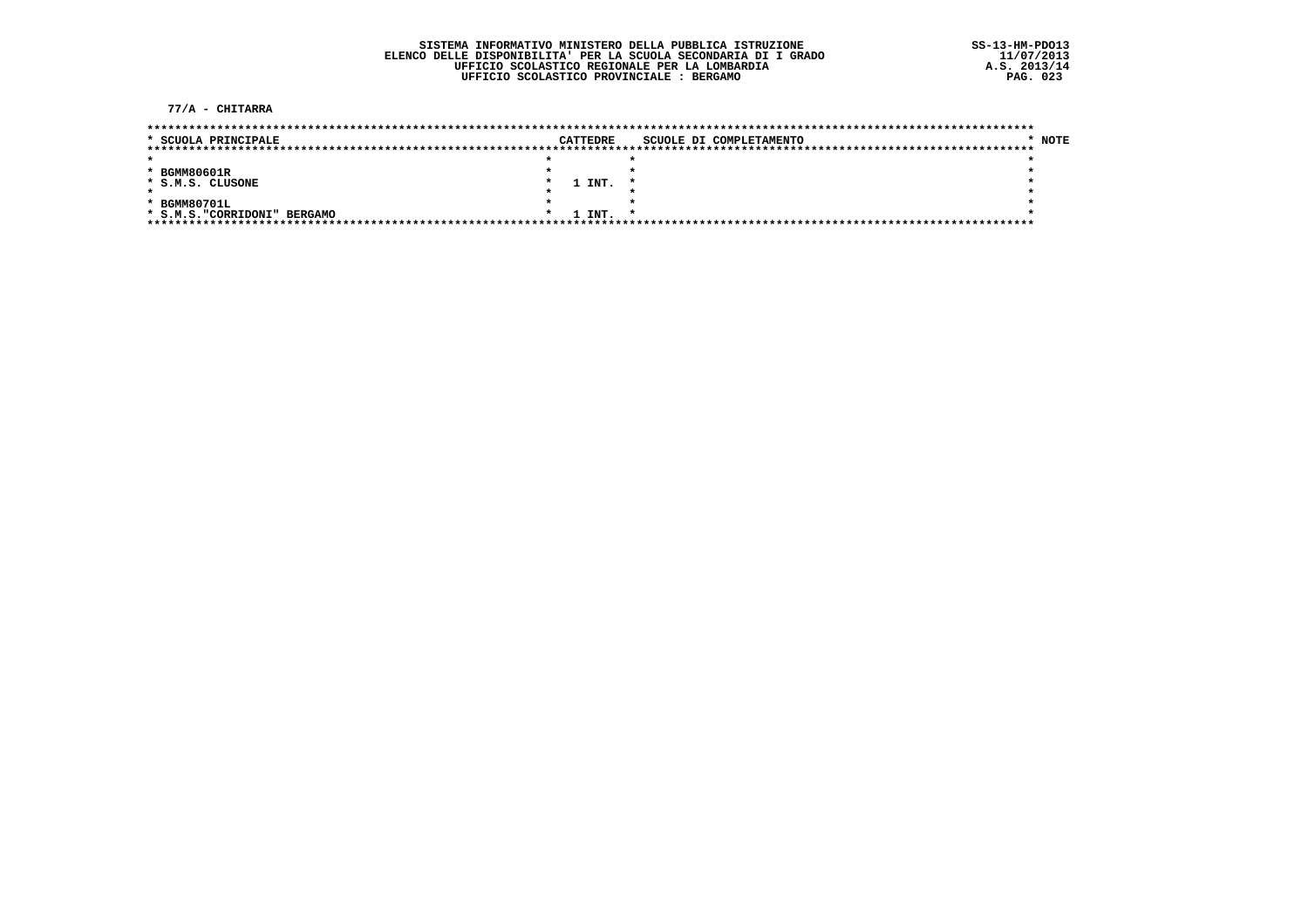$77/A$  - FLAUTO

| * SCUOLA PRINCIPALE          | CATTEDRE          | SCUOLE DI COMPLETAMENTO |  | <b>NOTE</b> |
|------------------------------|-------------------|-------------------------|--|-------------|
|                              |                   |                         |  |             |
|                              |                   |                         |  |             |
| * BGMM80701L                 |                   |                         |  |             |
| * S.M.S. "CORRIDONI" BERGAMO | 1 TNT.<br>$\star$ |                         |  |             |
|                              |                   |                         |  |             |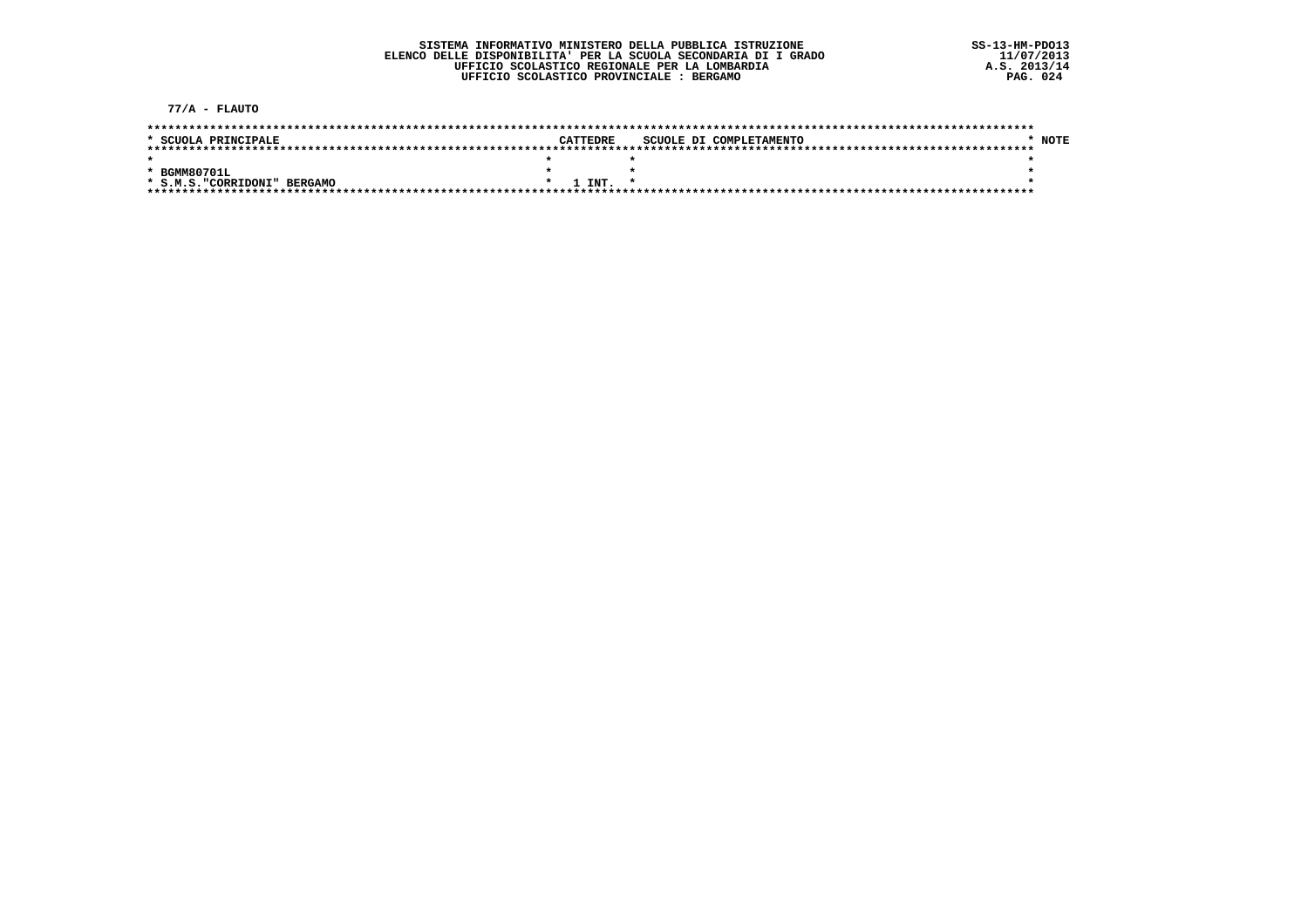77/A - PERCUSSIONI

| * SCUOLA PRINCIPALE | CATTEDRE      | SCUOLE DI COMPLETAMENTO |  |  | <b>NOTE</b> |
|---------------------|---------------|-------------------------|--|--|-------------|
|                     |               |                         |  |  |             |
|                     |               |                         |  |  |             |
| * BGMM80601R        |               |                         |  |  |             |
| * S.M.S. CLUSONE    | <b>ידאד 1</b> |                         |  |  |             |
|                     |               |                         |  |  |             |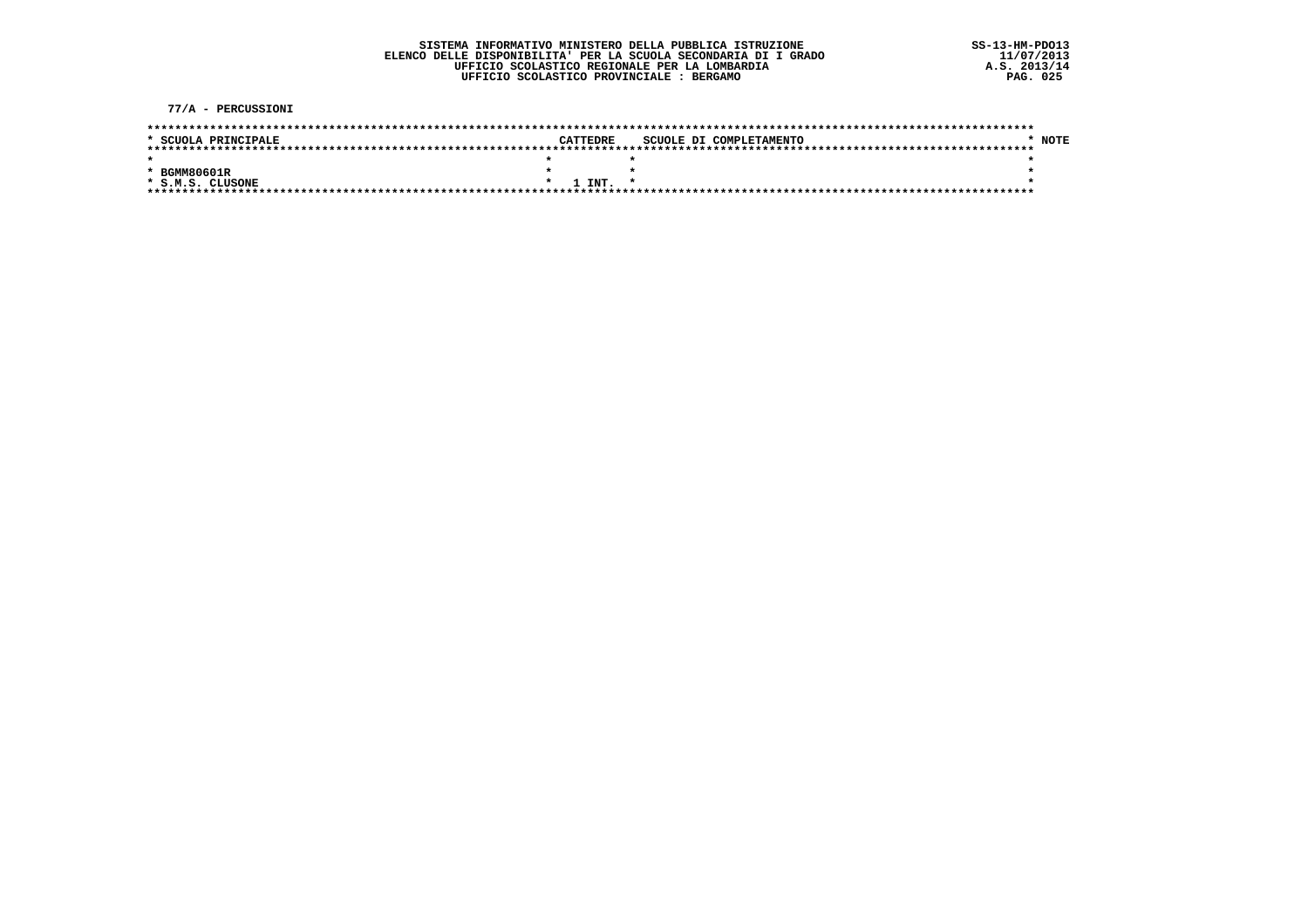77/A - PIANOFORTE

| * SCUOLA PRINCIPALE | CATTEDRE | SCUOLE DI COMPLETAMENTO | <b>NOTE</b> |
|---------------------|----------|-------------------------|-------------|
|                     |          |                         |             |
|                     |          |                         |             |
| * BGMM80601R        |          |                         |             |
| * S.M.S. CLUSONE    | 1 TNT.   | $\star$                 |             |
|                     |          |                         |             |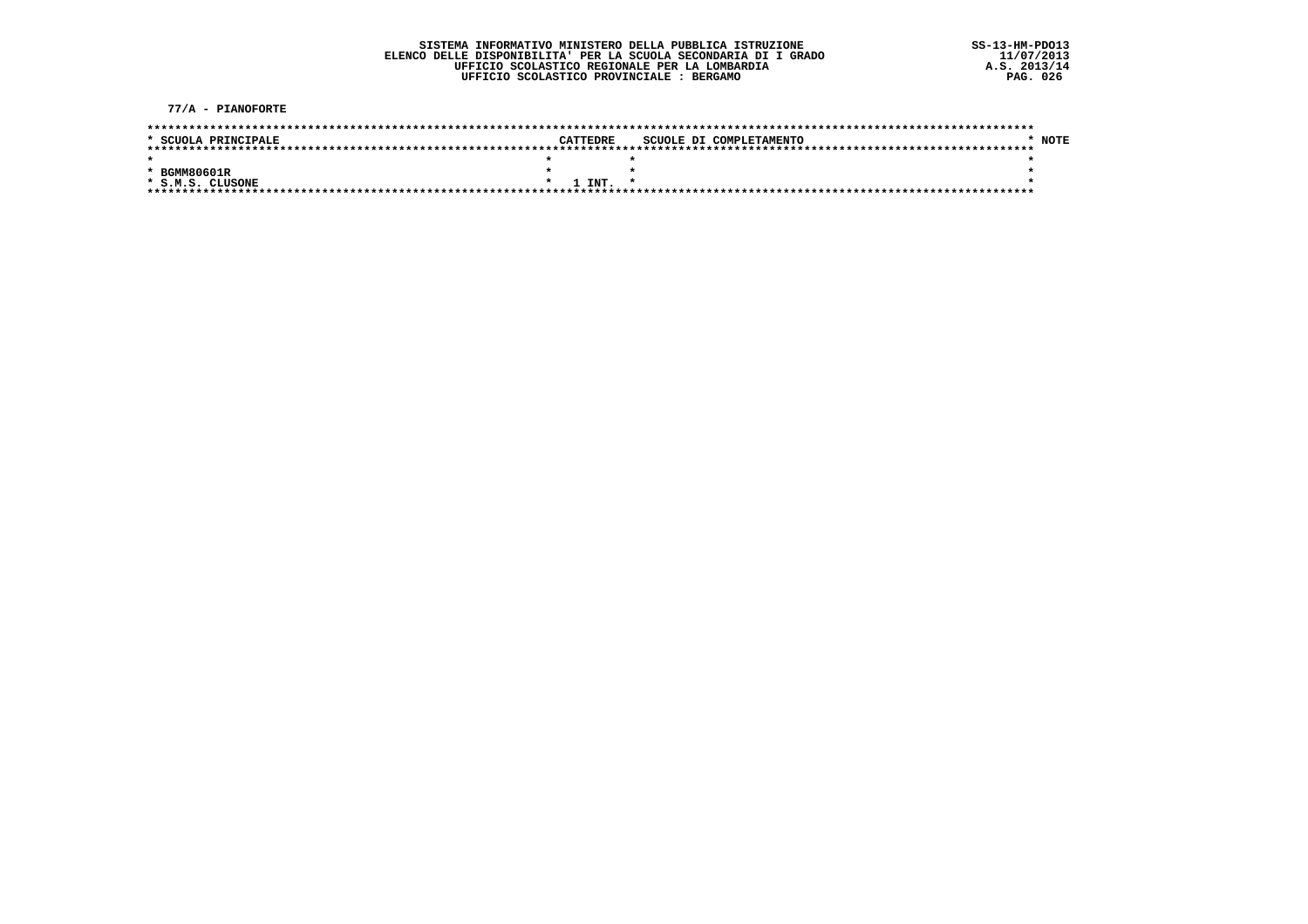$77/A - VIOLINO$ PARZ, A TEMPO PROL.  $*$  NOTE \* SCUOLA PRINCIPALE CATTEDRE SCUOLE DI COMPLETAMENTO  $\star$  $\star$   $\star$  $\star$ \* BGMM81901V  $\star$  $\star$  $\bullet$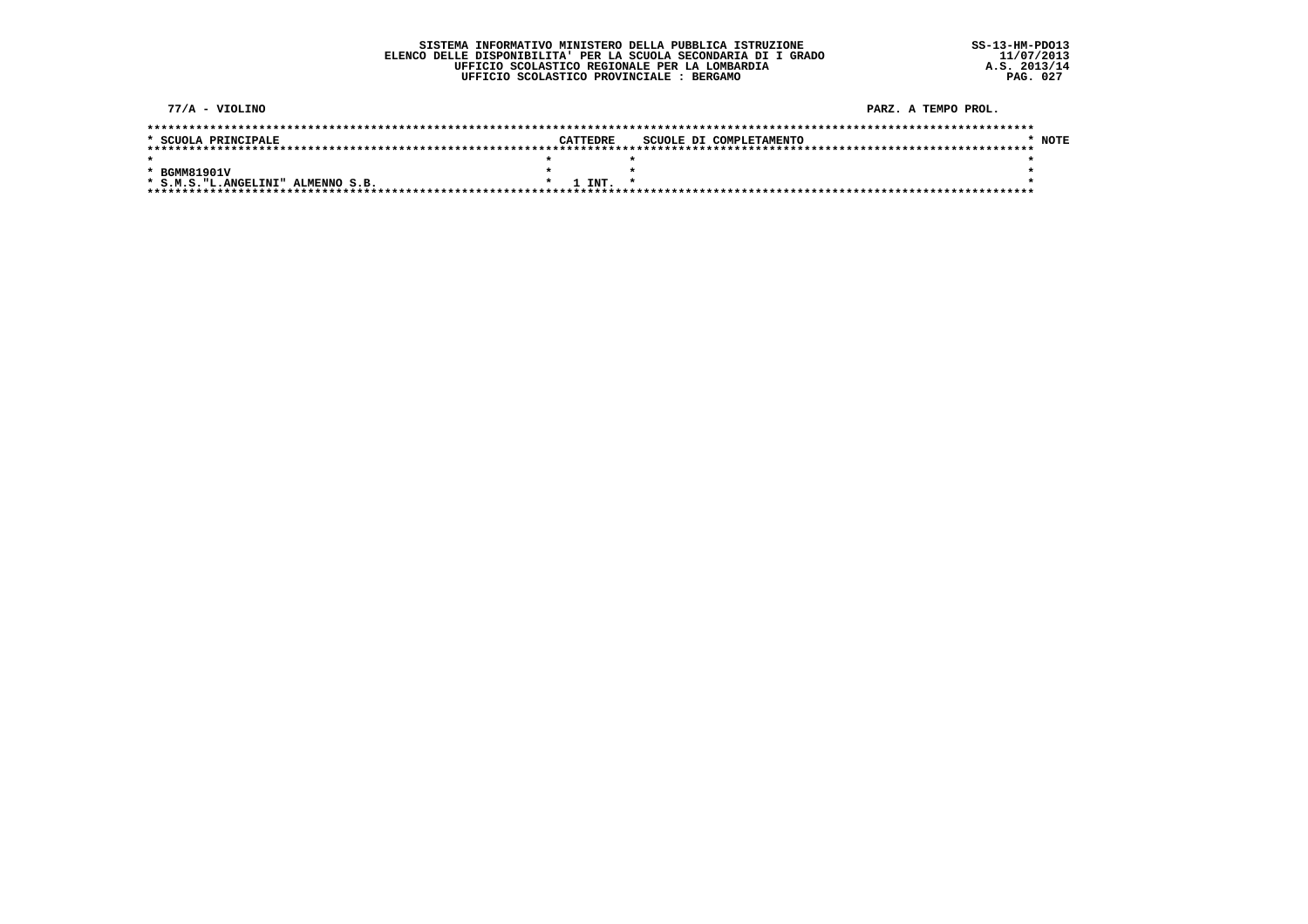#### 33/A - EDUCAZIONE TECNICA NELLA SCUOLA MEDIA

| * ISTRUZ. E FORMAZ. ETA ADULTA / SCUOLE CARCERARIE | POSTI | <b>NOTE</b> |
|----------------------------------------------------|-------|-------------|
|                                                    |       |             |
|                                                    |       |             |
| * BGCT70700C                                       |       |             |
| * E.D.A. COSTA VOLPINO                             |       |             |
|                                                    |       |             |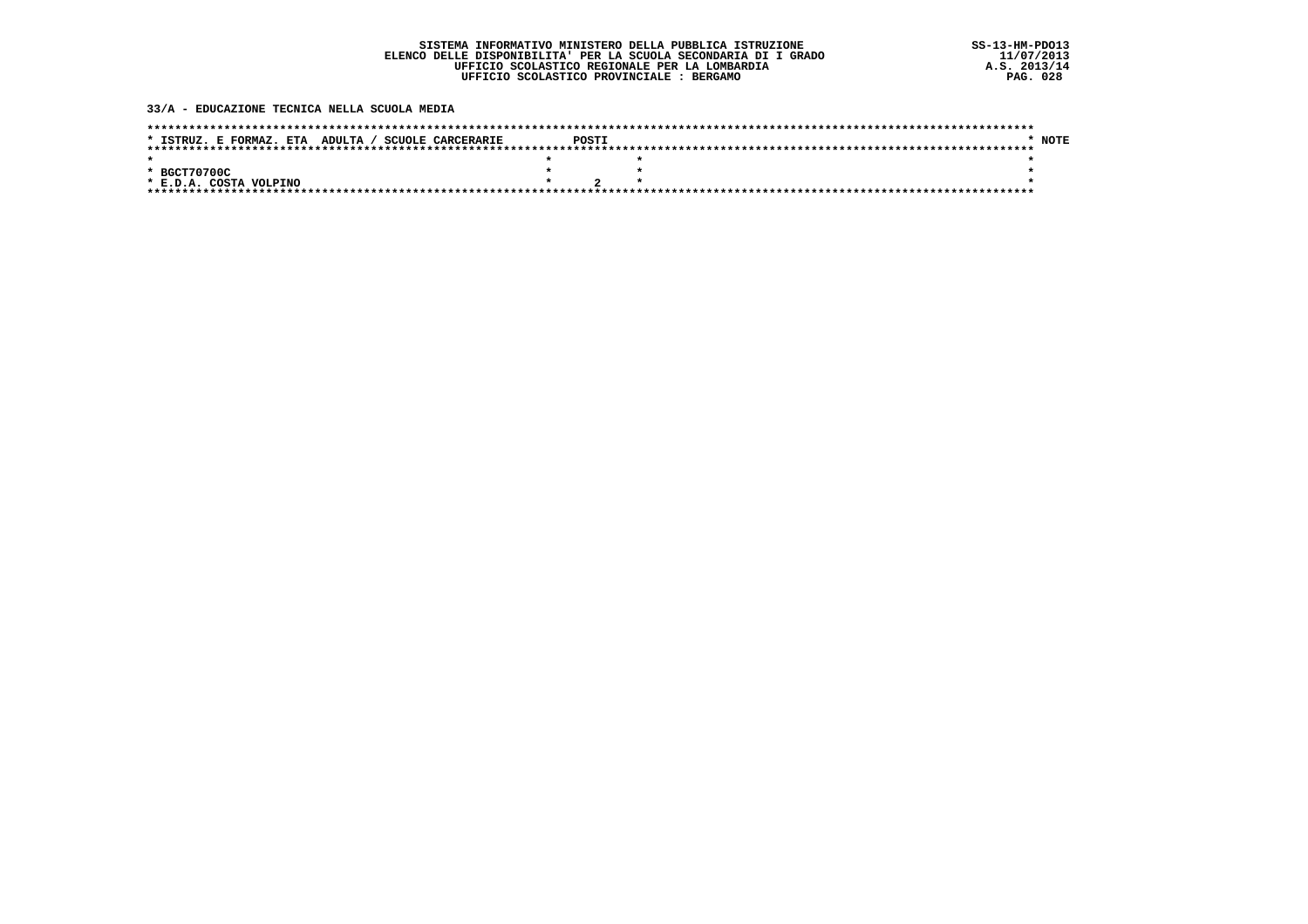43/A - ITALIANO STORIA ED EDUCAZIONE CIVICA, GEOGRAFIA NELLA SCUOLA MEDIA

| * ISTRUZ. E FORMAZ. ETA ADULTA / SCUOLE CARCERARIE | POSTI | <b>NOTE</b> |
|----------------------------------------------------|-------|-------------|
|                                                    |       |             |
|                                                    |       |             |
| * BGCT70500R                                       |       |             |
| * E.D.A. VILLONGO                                  |       |             |
|                                                    |       |             |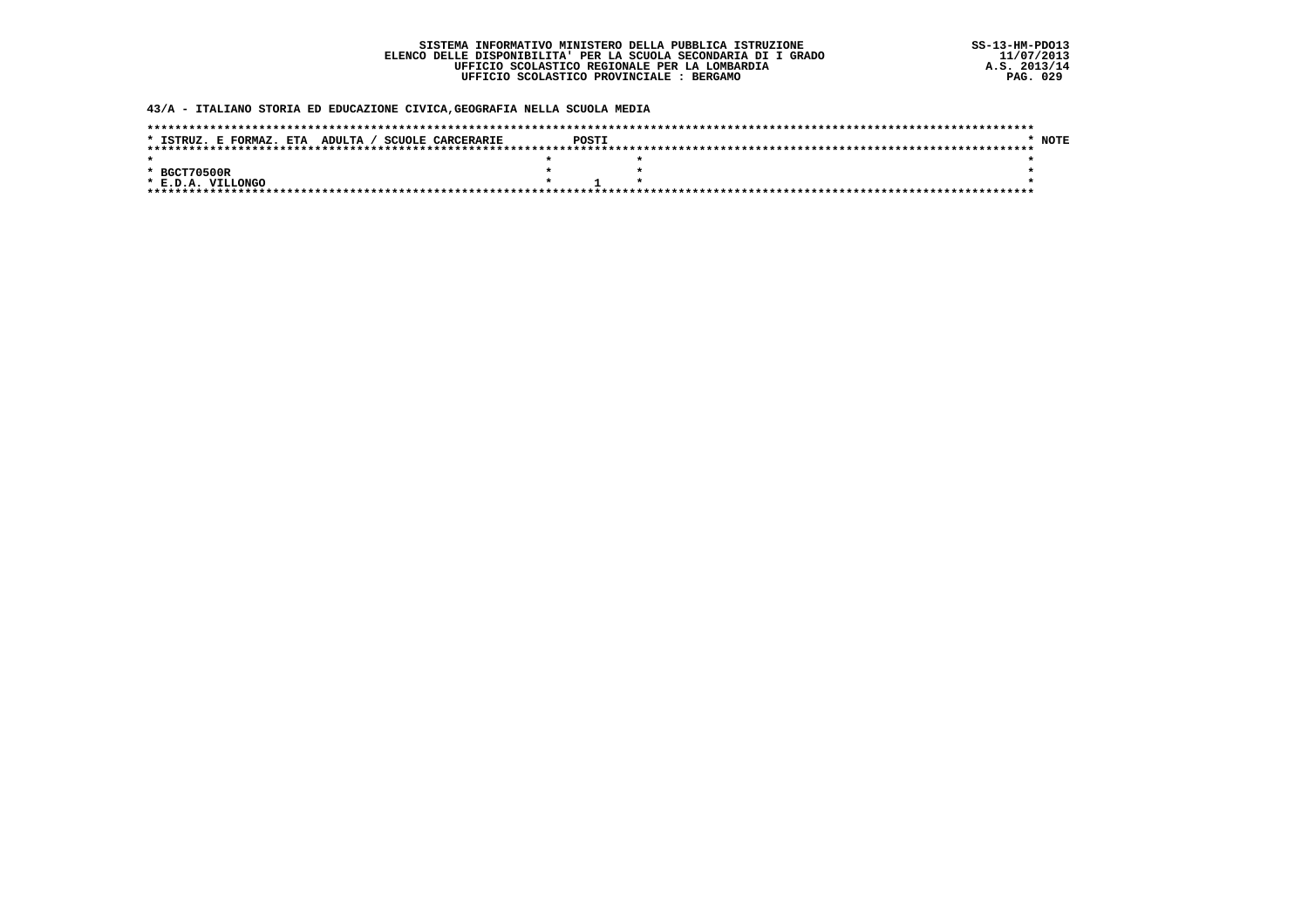### 59/A - SCIENZE MATEMATICHE, CHIMICHE, FISICHE E NATURALI NELLA SCUOLA MEDIA

| * ISTRUZ. E FORMAZ. ETA ADULTA / SCUOLE CARCERARIE | <b>POSTT</b> | <b>NOTE</b> |
|----------------------------------------------------|--------------|-------------|
|                                                    |              |             |
|                                                    |              |             |
| * BGCT70700C                                       |              |             |
| * E.D.A. COSTA VOLPINO                             |              |             |
|                                                    |              |             |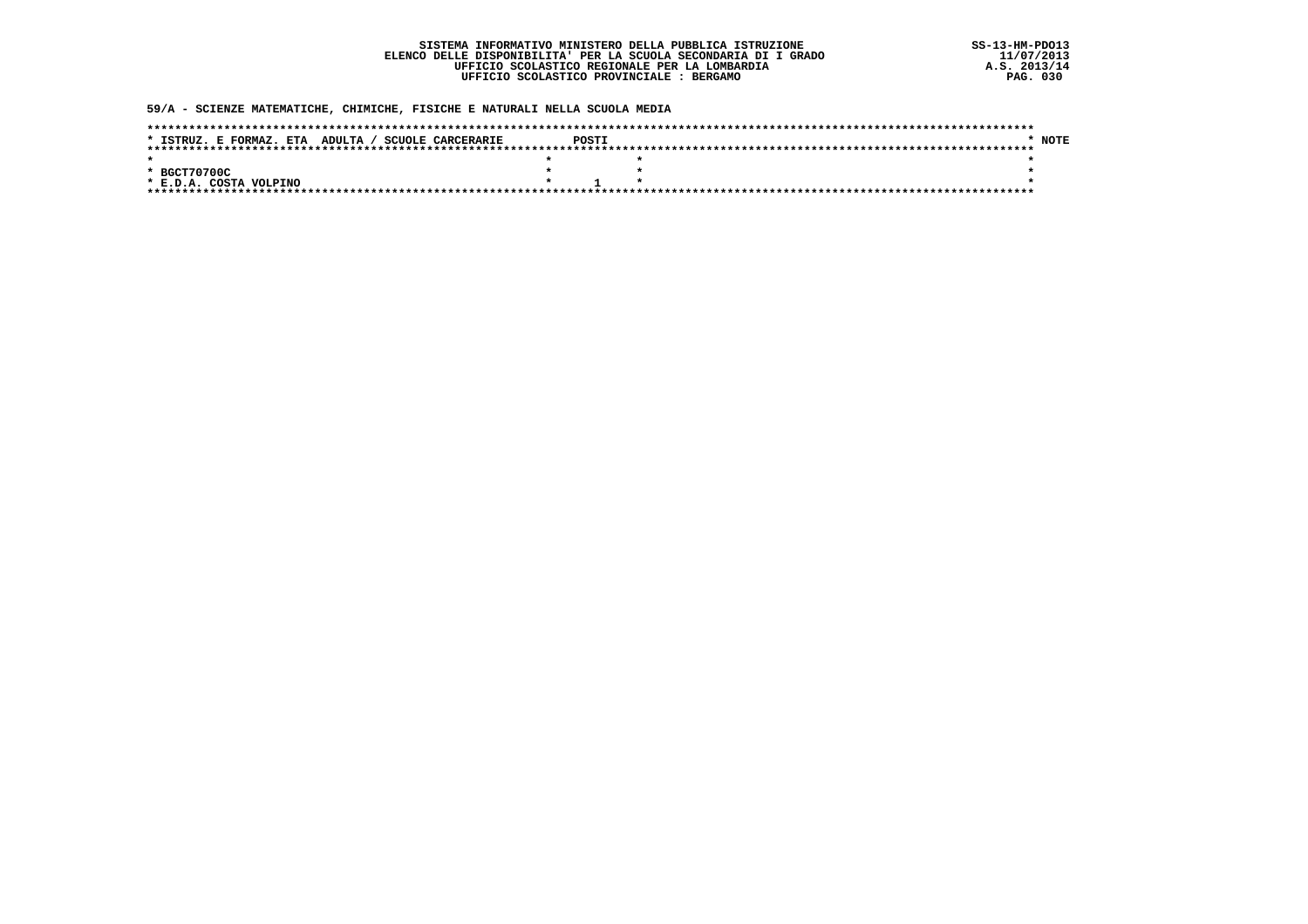45/A - LINGUA STRANIERA (FRANCESE)

| * ISTRUZ. E FORMAZ. ETA ADULTA / SCUOLE CARCERARIE | POSTI | NOTE |
|----------------------------------------------------|-------|------|
|                                                    |       |      |
|                                                    |       |      |
| * BGCT70000N                                       |       |      |
| * E.D.A.BERGAMO<br>"PESENTI"                       |       |      |
|                                                    |       |      |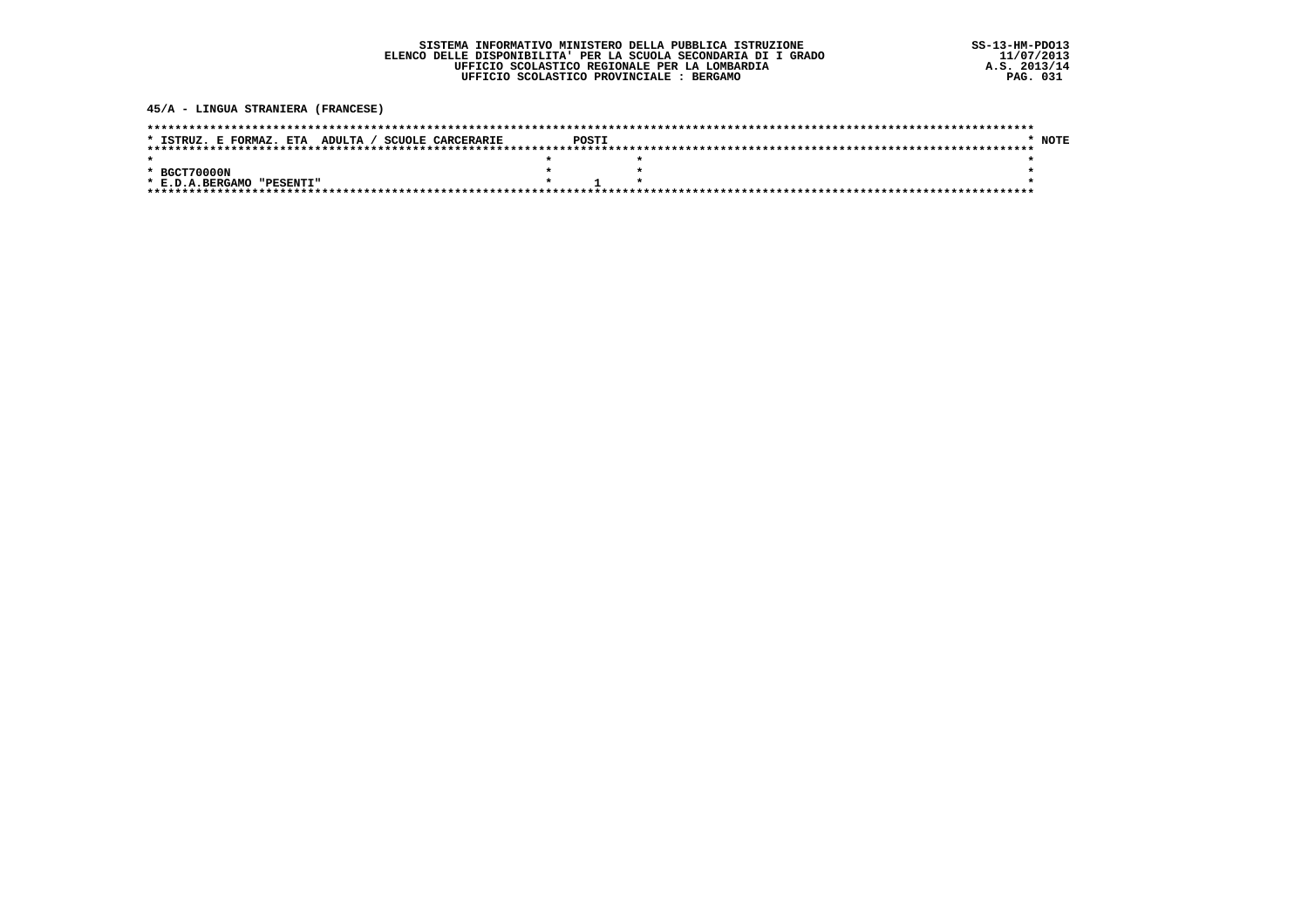### 45/A - LINGUA STRANIERA (INGLESE)

| <b>SCUOLE CARCERARIE</b><br>* ISTRUZ. E FORMAZ. ETA ADULTA / | POSTI | <b>NOTE</b> |
|--------------------------------------------------------------|-------|-------------|
|                                                              |       |             |
|                                                              |       |             |
| * BGCT703005                                                 |       |             |
| TREVIGLIO<br>$*$ E.D.A.                                      |       |             |
|                                                              |       |             |
| * BGCT70700C                                                 |       |             |
| * E.D.A. COSTA VOLPINO                                       |       |             |
| **********************************                           |       |             |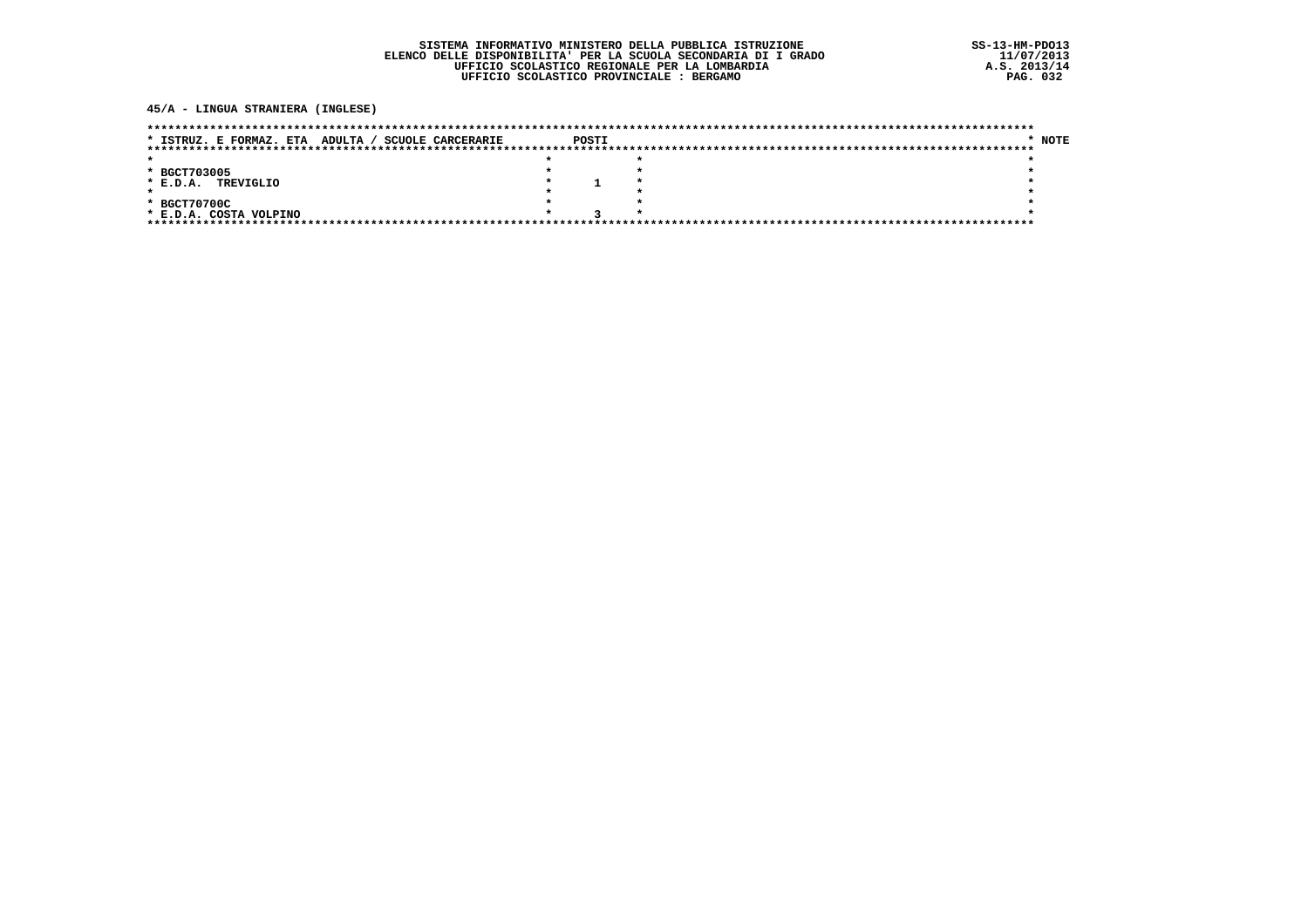POSTI SOSTEGNO MINORATI PSICOFISICI

PARZ. A TEMPO PROL.

| * SCUOLA PRINCIPALE                     | DISP.  |             | SCUOLE DI COMPLETAMENTO | * NOTE |
|-----------------------------------------|--------|-------------|-------------------------|--------|
| *************************************   |        |             |                         |        |
|                                         |        |             |                         |        |
| * BGMM805022                            |        |             |                         |        |
| * S.M.S. "F.MILESI"<br><b>TAVERNOLA</b> |        | 2 INT.      |                         |        |
|                                         |        |             |                         |        |
| * BGMM83202A                            |        |             |                         |        |
| * S.M.S. "A.BIFFI" CIVIDATE             |        | 1 INT.      |                         |        |
|                                         |        |             |                         |        |
| * BGMM840018                            |        |             |                         |        |
| * S.M.S. "GIOV. XXIII " CHIUDUNO        |        |             | 1 EST.F. *-BGMM840029   |        |
|                                         |        | *DI 1 POSTO | * S.M.S. BOLGARE        |        |
|                                         |        |             | * PARZ. A TEMPO PROL.   |        |
|                                         |        |             |                         |        |
| * BGMM85201E                            |        |             |                         |        |
| * S.M.S. "A. MARENZI" TELGATE           |        | 1 INT.      |                         |        |
|                                         |        |             |                         |        |
| * BGMM89801X                            |        |             |                         |        |
| * S.M.S. "G.B. RUBINI" ROMANO L.        | 1 INT. |             |                         |        |
| *******************************         |        |             |                         |        |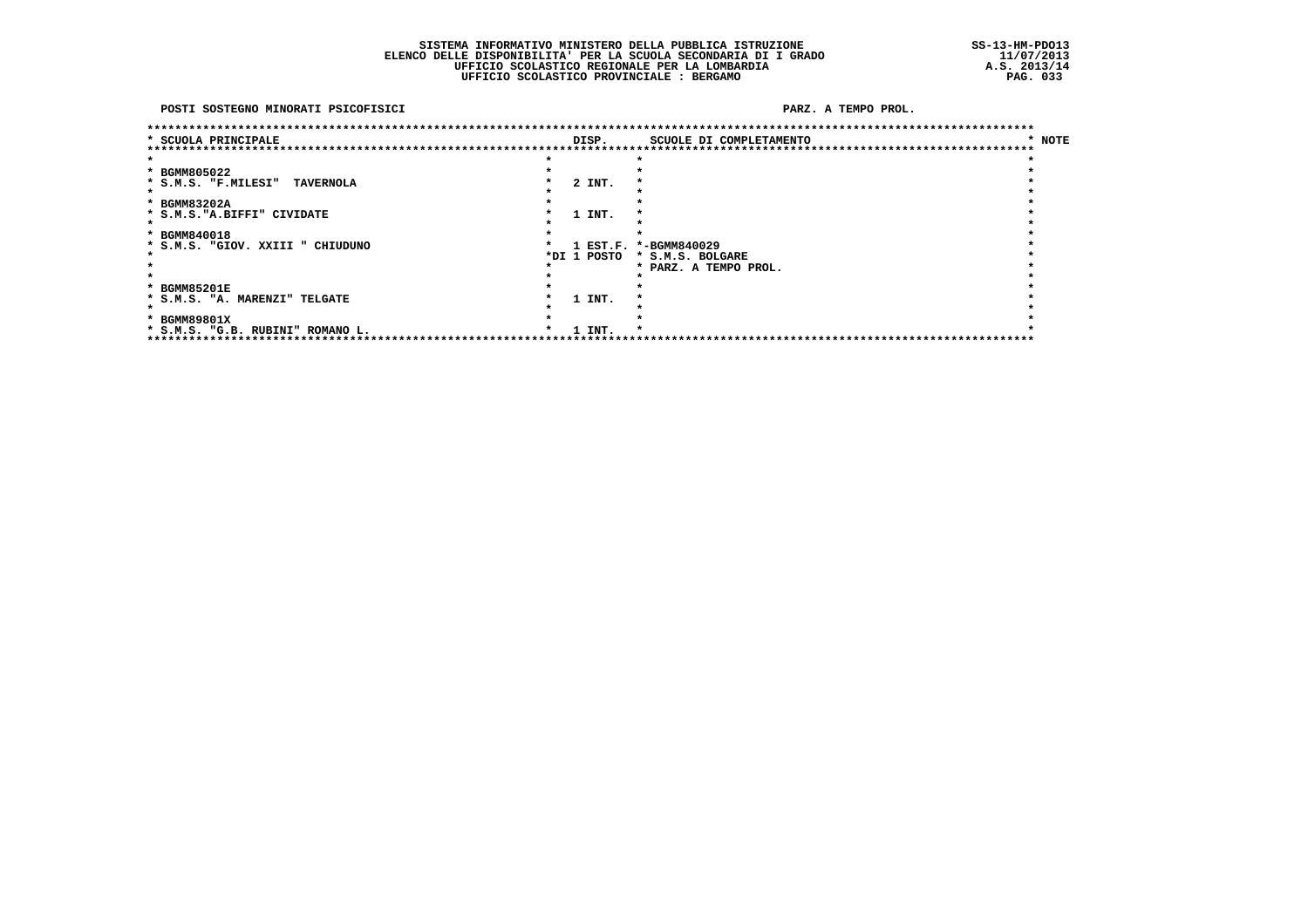POSTI SOSTEGNO MINORATI PSICOFISICI

| ********************************   |        | ************************************ |        |
|------------------------------------|--------|--------------------------------------|--------|
| * SCUOLA PRINCIPALE                | DISP.  | SCUOLE DI COMPLETAMENTO              | * NOTE |
|                                    |        |                                      |        |
|                                    |        |                                      |        |
| * BGMM82801N                       |        |                                      |        |
| * S.M.S. "GIOV. XXIII" BORGO DI T. | 1 INT. |                                      |        |
|                                    |        |                                      |        |
| * BGMM83603P                       |        |                                      |        |
| * S.M.S. VILLA D'ADDA              | 1 INT. |                                      |        |
|                                    |        |                                      |        |
| * BGMM87301G                       |        |                                      |        |
| * S.M.S. "E. DONADONI" SARNICO     | 1 INT. |                                      |        |
|                                    |        |                                      |        |
| * BGMM892011                       |        |                                      |        |
| * S.M.S. "GIOVANNI XXIII" ZOGNO    | 1 INT. |                                      |        |
|                                    |        |                                      |        |
| * BGMM89401L                       |        |                                      |        |
| * S.M.S. "CONVITTO NAZ.LE" LOVERE  | 1 INT. |                                      |        |
| ***********************            |        |                                      |        |